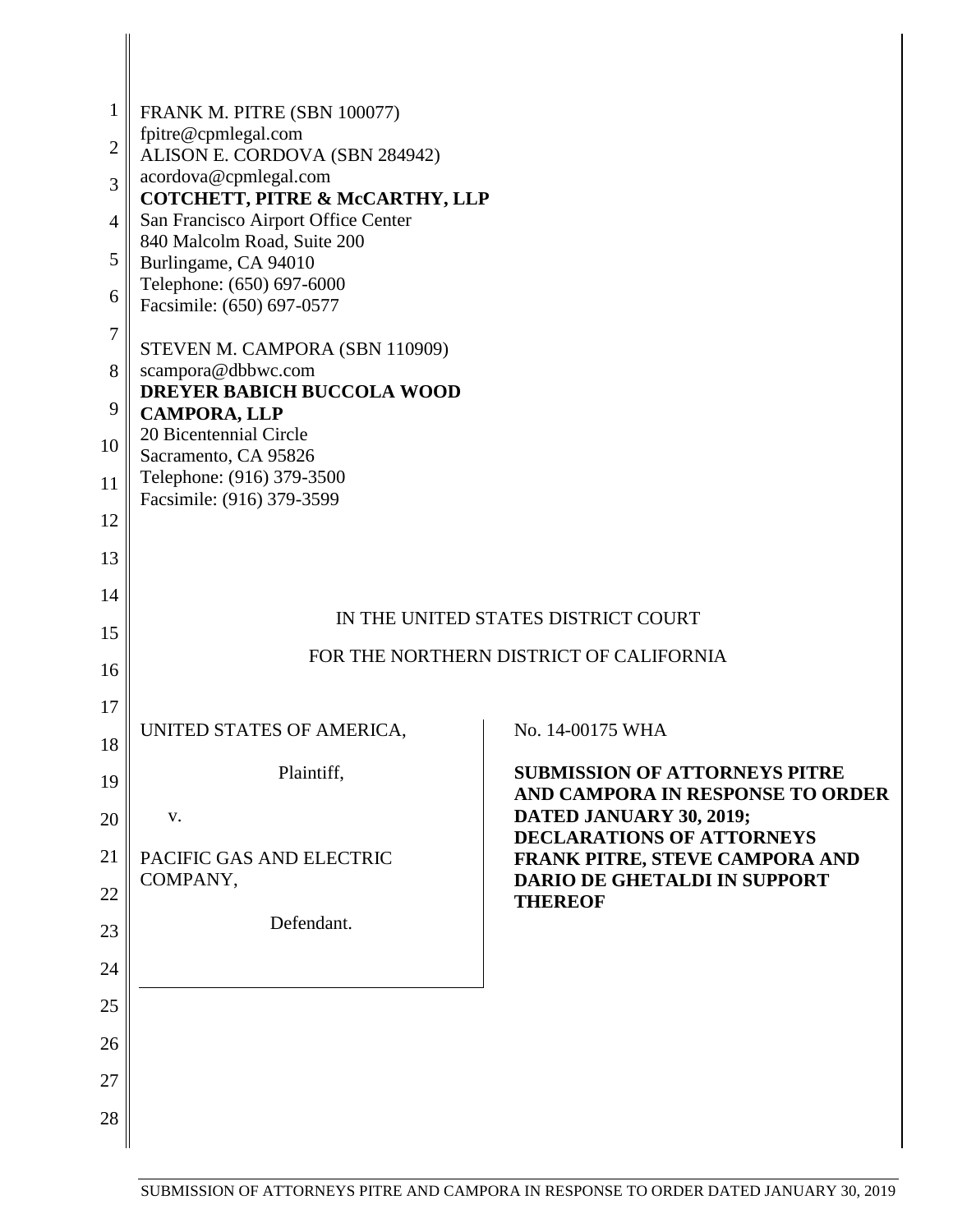| 1                   | <b>TABLE OF CONTENTS</b>                                                                                                                                                |
|---------------------|-------------------------------------------------------------------------------------------------------------------------------------------------------------------------|
| $\overline{2}$      | Page                                                                                                                                                                    |
| 3                   | I.                                                                                                                                                                      |
| 4                   | <b>PG&amp;E ACCEPTS A HIGH RISK OF WILDFIRES IN ITS ELECTRICAL</b><br>П.                                                                                                |
| 5                   | <b>OPERATIONS AND CAUSES SIGNIFICANTLY MORE WILDFIRES THAN OTHER</b>                                                                                                    |
| 6                   | III. IT IS WELL-UNDERSTOOD THAT UTILITY CAUSED WILDFIRES OCCUR IN                                                                                                       |
| $\overline{7}$<br>8 | PREDICTABLE LOCATIONS, DURING EXTREME HIGH WIND EVENTS, AND                                                                                                             |
| 9                   | High Wildfire-Prone Areas Are Identifiable Based On Fire History, Vegetation And<br>A.                                                                                  |
| 10                  | Catastrophic Wildfires Are Associated With Extreme High Wind Events 4<br><b>B.</b>                                                                                      |
| 11                  | $\mathbf{C}$ .                                                                                                                                                          |
| 12                  |                                                                                                                                                                         |
| 13<br>14            | IV. PG&E CAN TAKE TARGETED MEASURES TO MITIGATE AND/OR PREVENT                                                                                                          |
| 15                  | A.                                                                                                                                                                      |
| 16                  | <b>B.</b>                                                                                                                                                               |
| 17                  | i.                                                                                                                                                                      |
| 18<br>19            | As Of June 2017, PG&E Failed To Remove Or Otherwise Trim More Than 6000<br>ii.                                                                                          |
| 20                  | PG&E Officers Ignored Audit Results Showing "Statistically Significant Sample" Of<br>iii.                                                                               |
| 21                  |                                                                                                                                                                         |
| 22                  | PG&E Ignored Lessons from the 2015 Butte Fire Which Evidenced Clear Failures<br>iv.<br>by Its Vegetation Management Contractors to Perform Their Job Duties Responsibly |
| 23                  |                                                                                                                                                                         |
| 24                  | PG&E Can Develop Ways to Monitor Local Conditions in Wildfire Prone Areas 10<br>$\mathbf{C}$ .                                                                          |
| 25                  | PG&E Can De-Energize Lines In Wildfire Prone Areas When Local Conditions<br>D.                                                                                          |
| 26                  | In 2008, SDG&E Began Shutting Off Power to Protect Public Safety  11<br>i.                                                                                              |
| 27<br>28            |                                                                                                                                                                         |
|                     |                                                                                                                                                                         |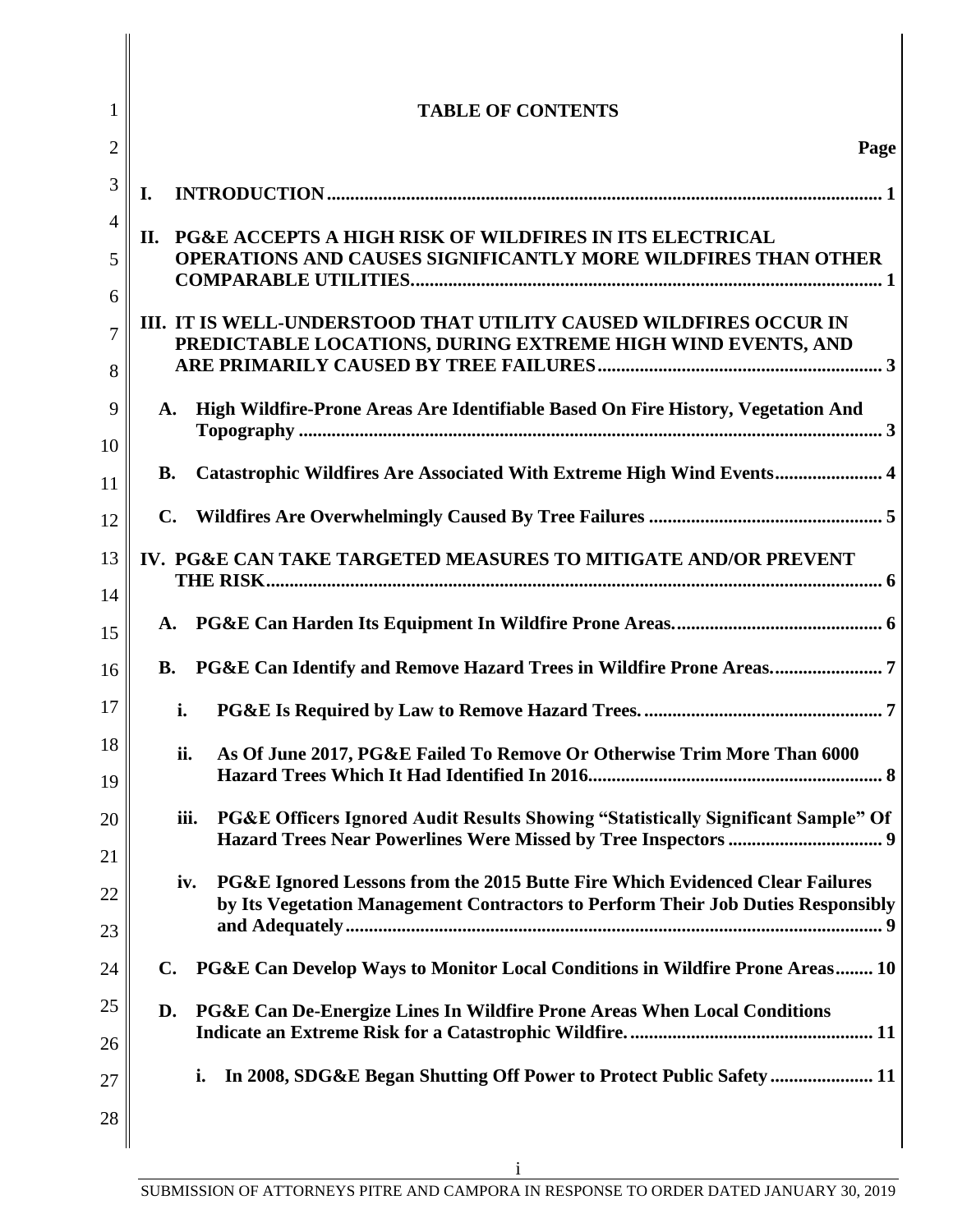| $\mathbf{1}$   | ii.  | Investor Owned Utilities were Notified by the CPUC that they Could Include                                                                               |
|----------------|------|----------------------------------------------------------------------------------------------------------------------------------------------------------|
| 2              |      | Proactive De-energization as Part of Their Fire Prevention Plans Five Years Before                                                                       |
| 3              | iii. | The CPUC Outlined Basic Factors for SDG&E to Consider Prior to De-energization                                                                           |
| $\overline{4}$ |      | and Ordered SDG&E to Submit A Report Each Time It Shut Off Power to Prevent                                                                              |
| 5              | iv.  | PG&E Resisted the Notion of Utilizing De-energization to Prevent Wildfires Until                                                                         |
| 6<br>7         |      |                                                                                                                                                          |
| 8              | v.   | In the Days and Hours Leading Up to the Camp Fire, PG&E Notified Paradise That<br>It Was Considering De-Energization, But Never Turned the Power Off  14 |
| 9              | V.   | INDEPENDENT ANALYSIS CONTINUES TO CONFIRM THAT PG&E'S SAFETY                                                                                             |
| 10             |      |                                                                                                                                                          |
| 11             |      |                                                                                                                                                          |
| 12             |      |                                                                                                                                                          |
| 13             |      |                                                                                                                                                          |
| 14<br>15       |      |                                                                                                                                                          |
| 16             |      |                                                                                                                                                          |
| 17             |      |                                                                                                                                                          |
| 18             |      |                                                                                                                                                          |
| 19             |      |                                                                                                                                                          |
| 20             |      |                                                                                                                                                          |
| 21             |      |                                                                                                                                                          |
| 22             |      |                                                                                                                                                          |
| 23             |      |                                                                                                                                                          |
| 24             |      |                                                                                                                                                          |
| 25             |      |                                                                                                                                                          |
| 26             |      |                                                                                                                                                          |
| 27             |      |                                                                                                                                                          |
| 28             |      |                                                                                                                                                          |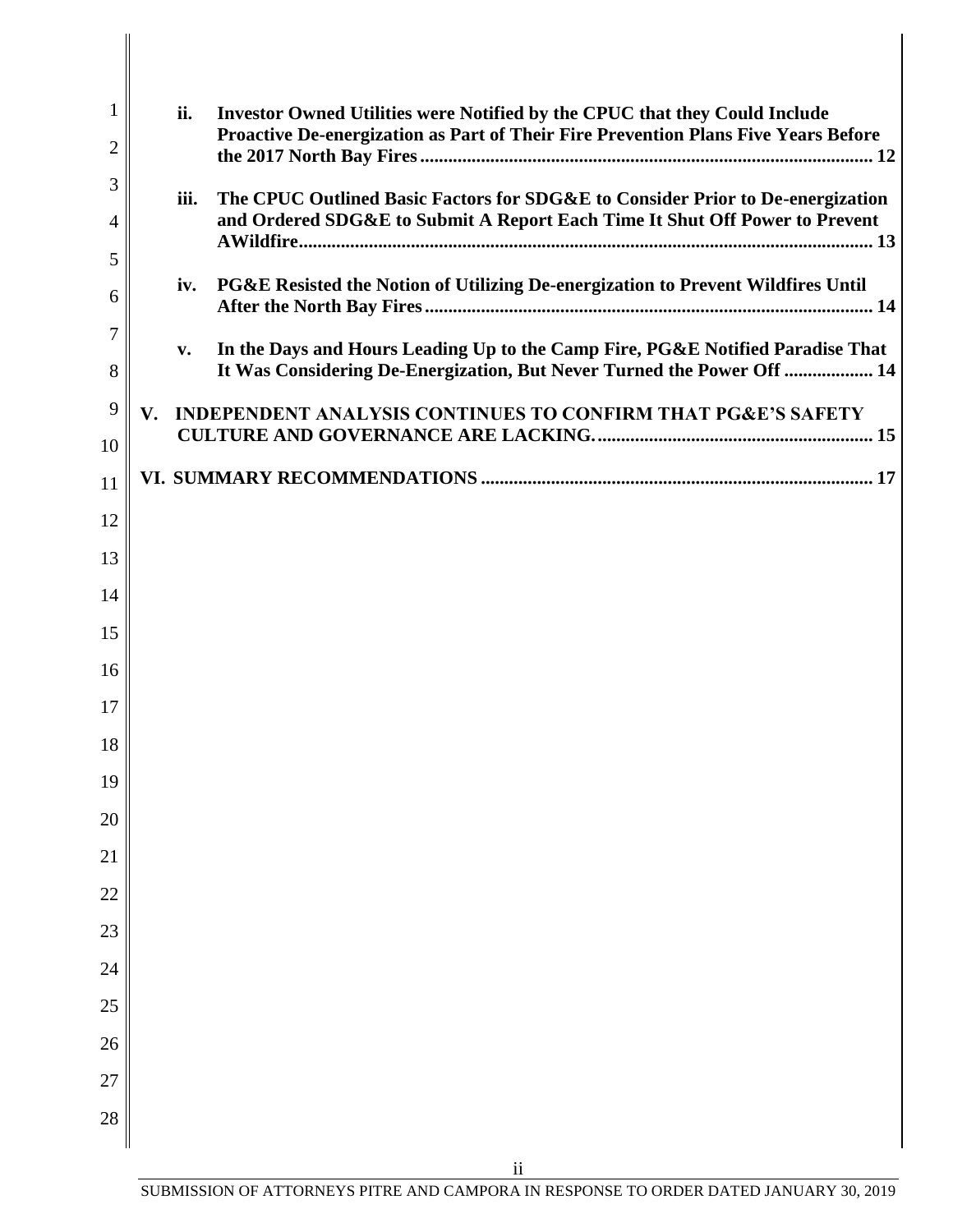# **I. INTRODUCTION**

2 3 4 5 6 7 8 9 10 11 12 Pursuant to this Court's Order following hearing on the Order To Show Cause dated January 30, 2019, attorneys Frank M. Pitre ("Pitre") and Steven M. Campora ("Campora"), hereby file their written submission in support of their brief comments during the hearing. The purpose of this submission is to address specific deficiencies in PG&E's risk management practices and corporate governance which the undersigned believe have contributed to an increased risk of catastrophic wildfires in recent years. The hope is that a better understanding of the factors that have contributed to the increased risk, from those who have served adversarial roles in representing the victims of these tragedies, will provide a framework for implementing short and long-term policies, practices and procedures to prevent any reoccurrence. Attorneys Pitre and Campora wish to acknowledge the assistance from the law firms of Walkup, Melodia, Kelly & Schoenberger and Corey, Luzaich, De Ghetaldi & Riddle, LLP in preparing this submission.

13 14

26

27

28

1

### **II. PG&E ACCEPTS A HIGH RISK OF WILDFIRES IN ITS ELECTRICAL OPERATIONS AND CAUSES SIGNIFICANTLY MORE WILDFIRES THAN OTHER COMPARABLE UTILITIES.**

15 16 17 18 19 20 21 22 23 24 25 Every three years, PG&E submits to the CPUC the General Rate Case, a proposal for funding its core gas and electric operations. As part of its rate case for the period 2017 to 2019, PG&E submitted written testimony – GRC-050115-PGE-Safety-Assessment-Testimony. Part of the submission was the written testimony of Janaize Markland. At the time, Ms. Markland was the Director of PG&E's Enterprise and Operational Risk and Insurance Department. (See Campora Decl., Exhibit A). Ms. Markland's testimony stated in pertinent part: Risk cannot be completely driven out of PG&E's—or any—business. Today, risk tolerance is implicitly defined by the resources allocated to manage specific risks. For example, PG&E has a robust program to manage Wildfire Risk that consists of an award-winning vegetation management program, equipment retrofits in high-risk areas, and enhanced inspections. **As a result, tree-related outages are in the neighborhood of 17 per 1,000 miles, ˂0.02 percent of trees in contact**, and there are a small number of wildfires caused by PG&E equipment each year. **It may be possible** 

**to drive tree-related outages to less than 17 per 1,000 miles, or to have less than 0.02 percent of trees in contact, but that would require a level of investment greater than what PG&E is making today.** With limited resources—PG&E cannot do everything and must decide at what point it is okay not to mitigate the risk further tradeoff decisions must be made.

(Campora Decl., Exhibit A [Exhibit 2034 - Written Testimony of Janaize Markland]).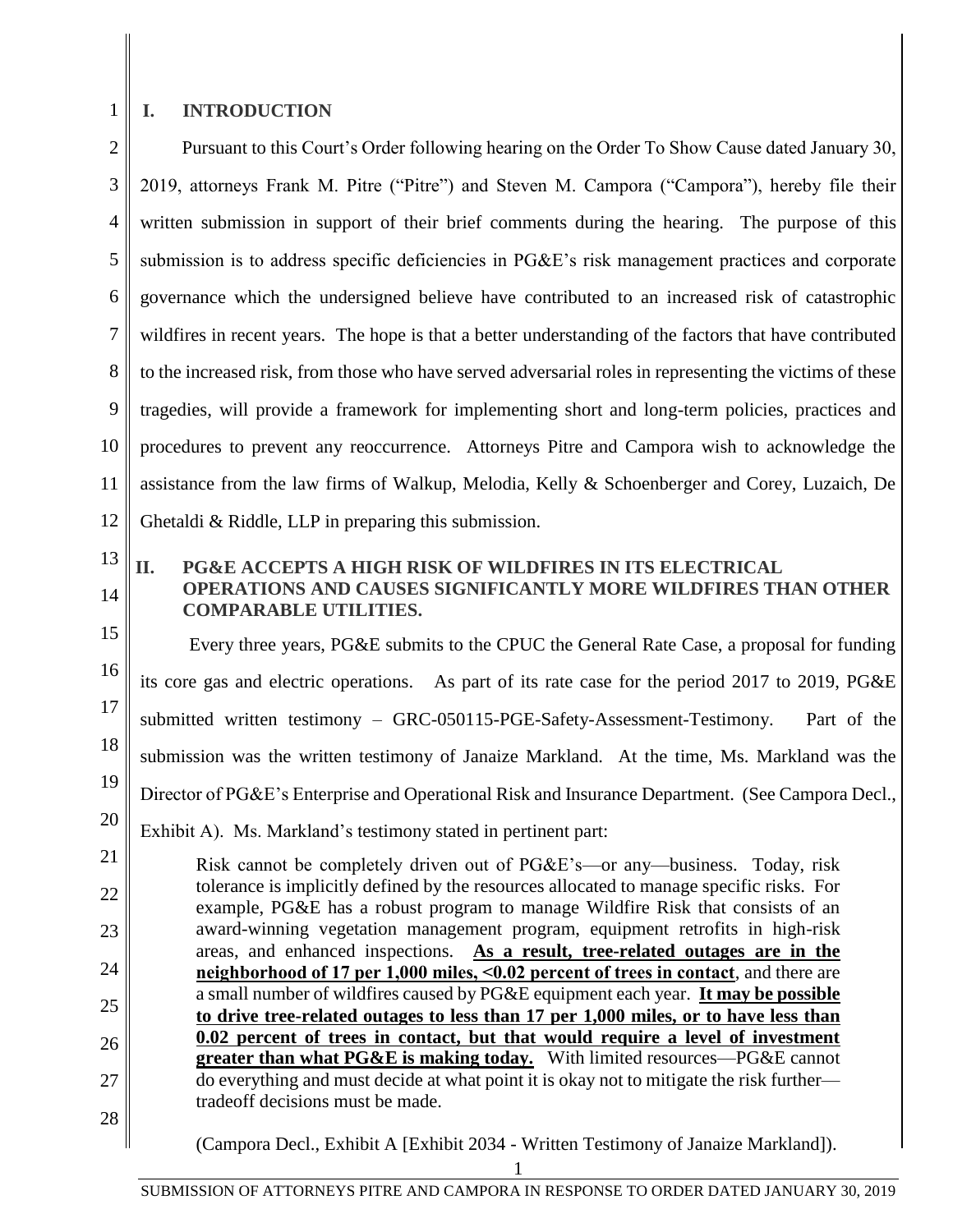During the course of discovery in the State Court actions, PG&E has at various times identified the number of miles of its distribution line as anywhere between 81,000 miles and 115,000 miles. (See Campora Decl., Exhibit B.) This means that PG&E was accepting trees on its lines would cause between 1,377 to 1,955 outages per year. In 2016, PG&E actually had 3,299 transmission and distribution "wires down" (outages). According to PG&E, this total number was exacerbated by "full tree failures." (See Campora Decl., Exhibit C.)

7 8 9 10 11 12 In 2015, PG&E electrical equipment caused 435 fires, including the Butte Fire which burned 70,868 acres, destroyed 549 homes, and killed two people. (See Campora Decl., Exhibit D.) In 2016, PG&E reported 362 wildfires caused by its equipment. In 2017, that number was 501. (See Pitre Decl., Exhibit A [CPUC Fire Incident Data submitted by PG&E, SoCalEd, and SDG&E for 2014- 2017]). As of 2017, PG&E's own data predicted its equipment would cause "1 to 2 large fires per year (300 acres or greater)." (See Campora Decl., Exhibit C.)

13 14 15 16 17 18 19 20 Although PG&E claims that there are only "a small number of wildfires caused by PG&E equipment each year," the data reflects a much different story; especially when PG&E's numbers are compared to the number of wildfires caused by Southern California Edison ("SoCalEd") -- a comparable utility to PG&E. (Campora Decl., Exhibit A). SoCalEd serves 15 million people across approximately 50,000 square-miles, operating and maintaining 91,375 miles of distribution lines and 1,433,336 electric poles.<sup>1</sup> In comparison, PG&E services approximately 16 million people throughout a 70,000-square-mile service area, operating and maintaining between 81,000 miles and 115,000 miles of distribution lines and  $2,400,000$  electric poles.<sup>2</sup>

21 22 23 24 25 26 **Despite the similarities in service size and miles of distribution lines, PG&E's electrical equipment caused 1,208 more wildfires than SoCalEd's equipment between 2014 to 2017** – as self-reported to the CPUC by the utilities. **In total, PG&E's equipment caused 1552 wildfires. While SoCalEd only caused 344 fires over the same time period. This means PG&E's equipment caused 4.5 times more wildfires than SoCalEd.** (See Pitre Decl., Exhibit A [CPUC Fire Incident Data submitted by PG&E, SoCalEd, and SDG&E for 2014-2017]).

27 28

 $\overline{a}$ 

1

2

3

4

5

<sup>1</sup> https://www.sce.com/about-us/who-we-are.

 $\bar{2}$ <sup>2</sup> https://www.pgecurrents.com/2017/11/08/facts-about-pge-pole-management-and-maintenance/.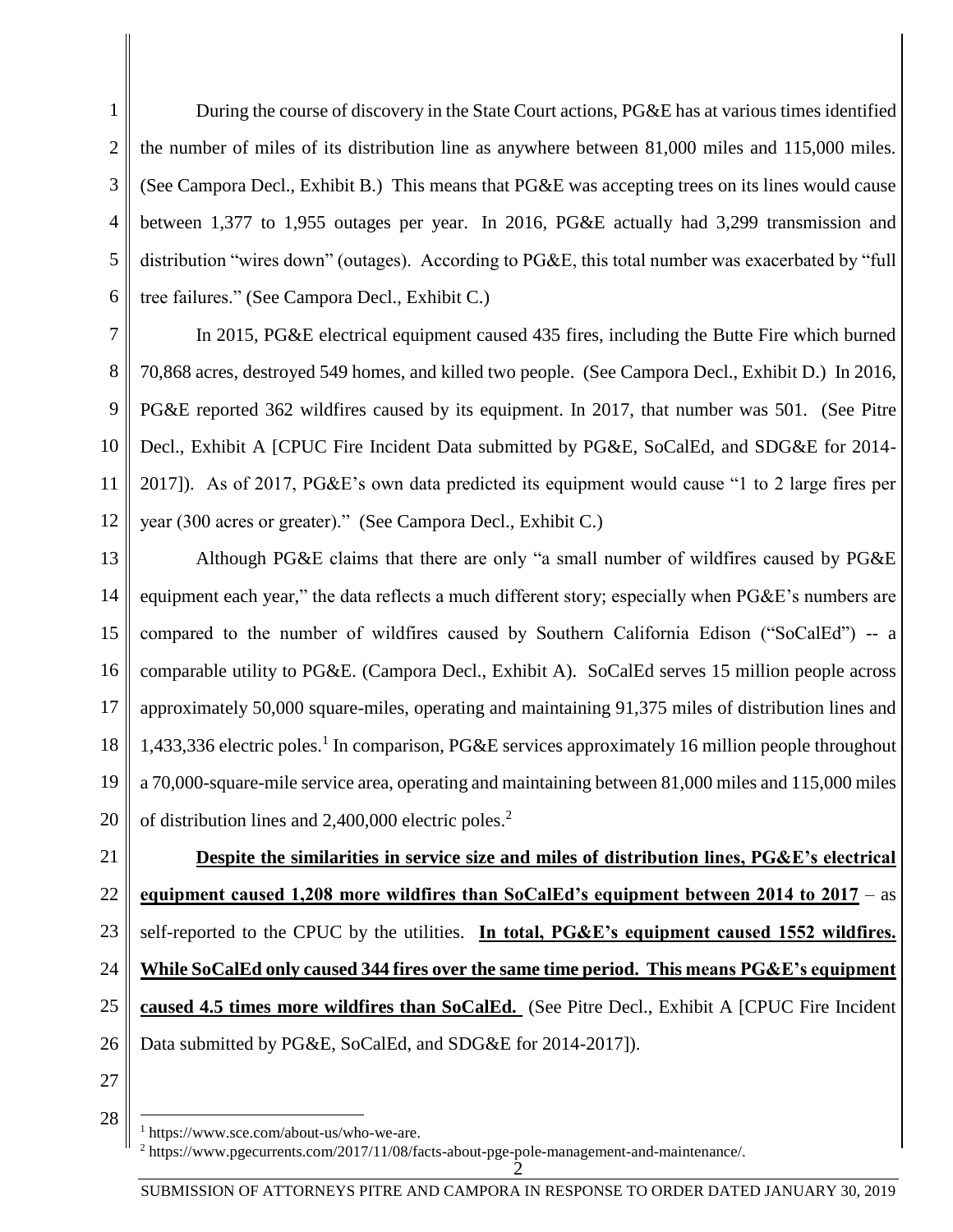1 2 3 4 5 6 7 8 9 10 PG&E's equipment was also responsible for more fires of large scale, including 43 more fires than SoCalEd that burned between 10-99 acres, 3 more between 100-299 acres, and 2 more between 300-999 acres. (Id.). "CALFIRE data shows ~5% to 10% of large fires become catastrophic fires (P95 events)."(See Campora Decl., Exhibit C.) What is more troubling is that PG&E's numbers do not include the North Bay Fires, as PG&E admitted to this Court that it did not include those fires in its submission of 2017 Fire Incident Data to the CPUC. (See document 971, Case No. 14-CR-00175-WHA, "Response to Request for Clarification", pg. 2 ["Fire incidents that apparently occurred as part of the Octoboer 2017 Northern California Wildfires have been excluded from this report were the cause of the ignition is under investigation or may be disputed."]).

11 12 13 14 While PG&E may not be able to mitigate all risk, it should be able to at least keep pace with its counter-part SoCalEd, which serves more extreme wildfire prone areas. Roughly a quarter of SoCalEd's service territory is categorized as a high fire risk area.<sup>3</sup> (See also Pitre Decl., Exhibit B [Utility Service Territories Overlaid onto CPUC Fire Map]).

#### 15 16 **III. IT IS WELL-UNDERSTOOD THAT UTILITY CAUSED WILDFIRES OCCUR IN PREDICTABLE LOCATIONS, DURING EXTREME HIGH WIND EVENTS, AND ARE PRIMARILY CAUSED BY TREE FAILURES**

# **A. High Wildfire-Prone Areas Are Identifiable Based On Fire History, Vegetation And Topography**

First, it is important to note that "[1]arge wildfires are not new to California's landscape." (See Pitre Decl., Exhibit C, pg. 1). CAL FIRE statistics dating back to 1933 confirm that the number of wildfires and the acreage burned by those fires is not the "new" normal, but has been occurring for decades. (See Pitre Decl., Exhibit U).

The areas in California at high and/or extreme risk for utility associated wildfires are identifiable and predictable. (See Pitre Decl., Exhibit D [CPUC Press Release, CPUC Approves Statewide Fire-Threat Map, which states: "The map, approved by the CPUC's Safety and Enforcement Division following a public process, **delineates areas in the state where there is an elevated risk and an extreme risk** (including likelihood and potential impacts on people and

17

18

19

20

21

22

23

24

25

26

27

28

 $\overline{a}$ 

<sup>3</sup> https://www.sce.com/safety/wildfire.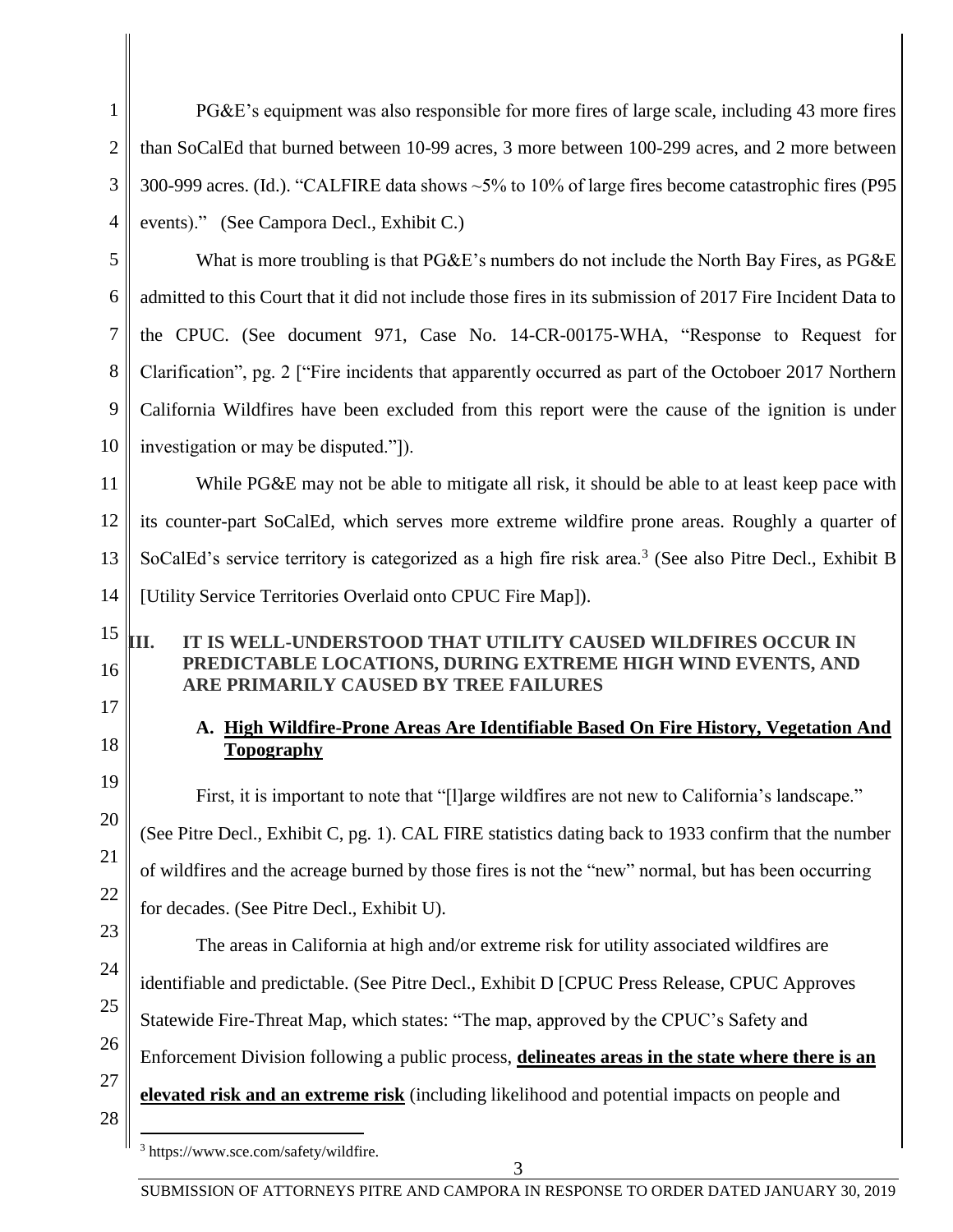| $\mathbf{1}$   | property) from utility associated wildfires. The Fire-Threat Map helps prioritize fire hazard                                                                           |
|----------------|-------------------------------------------------------------------------------------------------------------------------------------------------------------------------|
| $\overline{2}$ | areas to allow for implementation of new fire-safety regulations adopted by the CPUC in December                                                                        |
| 3              | 2017."]; see also Pitre Decl., Exhibit E [a May 2014 study done at Duke University, Nicholas School                                                                     |
| $\overline{4}$ | of the Environment titled "Quantifying the Economic Risk of Wildfires and Power Lines in San                                                                            |
| 5              | Diego County" revealed "clear spatial patterns in the distribution of [] fire history  ."]).                                                                            |
| 6              | According to a study by the Department of Environmental Science, Policy and Management                                                                                  |
| $\overline{7}$ | at the University of California, Berkeley, titled "Spatial Variation in Extreme Winds Predicts Large                                                                    |
| 8              | Wildfire Locations in Chaparral Ecosystems", (hereinafter the "Berkeley Study"),                                                                                        |
| 9              | Based on modeled fire weather patterns, we found that large October                                                                                                     |
| 10             | wildfires consistently occur in locations experiencing higher fire weather                                                                                              |
|                | severities, compared to distributions from all shrublands available to burn<br>during Santa Ana events (i.e., distributions shifted rightward in Figure 4).             |
| 11             | Across the chaparral-dominated ecosystems of the region, only about one                                                                                                 |
| 12             | quarter $(\sim 24\%)$ of the area experiences very high fire weather severities (e.g.,<br>$index > 25$ ) during the wind episodes we examined. Nonetheless, almost half |
| 13             | $(45%)$ of the large fires $> 500$ have occurred in these regions prone to the<br>highest fire weather severities, and the relationship is stronger in terms of area    |
| 14             | burned (65%).                                                                                                                                                           |
| 15             | (Pitre Decl., Exhibit F, pg. 4).                                                                                                                                        |
| 16             | According to a 2018 Study by the National Oceanic Atmospheric Agency and the National                                                                                   |
| 17             | <b>Weather Service Storm Prediction Center:</b>                                                                                                                         |
| 18             | California's fire history is littered with fast-moving, destructive wildfires<br>adjacent to populated areas. Many wind-driven fires that occur in the coastal          |
| 19             | ranges of California burn across steep terrain with fuels shaped by a                                                                                                   |
| 20             | Mediterranean climate during periods of strong foehn winds in early autumn<br>when fuels remain dry prior to the onset of cool-season precipitation. The                |
| 21             | coincidence of land development in areas prone to wind driven extreme fire<br>weather (i.e., Diablo winds, Santa Ana winds) results in fire-related hazards for         |
| 22             | a large number of people.                                                                                                                                               |
| 23             | (See Pitre Decl., Exhibit C, pg. 1).                                                                                                                                    |
| 24             | <b>B.</b> Catastrophic Wildfires Are Associated With Extreme High Wind Events                                                                                           |
| 25             |                                                                                                                                                                         |
| 26             | "Across Mediterranean-climate ecosystems – those highly fire-prone regions experiencing                                                                                 |
| 27             | cool, wet winters and warm, dry summers – devastating fires are often associated with short episodes                                                                    |
| 28             | of severe fire weather generated by hot and dry winds." (Pitre Decl., Exhibit F, pg. 1). The Berkeley                                                                   |
|                |                                                                                                                                                                         |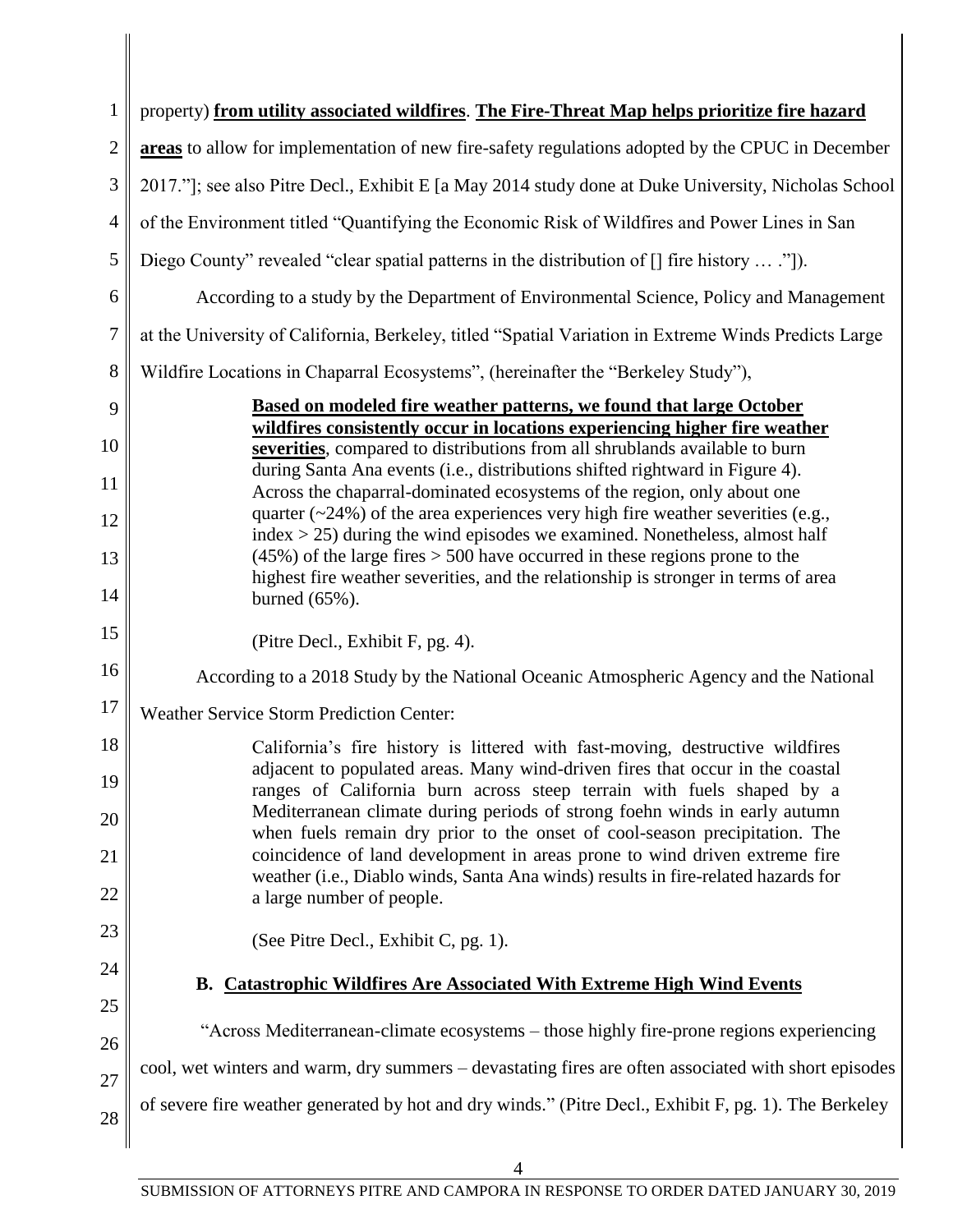| 1              | Study notes that Santa Ana winds in Southern California "have long been linked to large wildfire                                                                                                                                                  |
|----------------|---------------------------------------------------------------------------------------------------------------------------------------------------------------------------------------------------------------------------------------------------|
| $\overline{2}$ | occurrence," citing to several academic publications dating back to 1964. (Id.).                                                                                                                                                                  |
| 3              | And the CPUC and CAL FIRE agree, noting that: "[w]ind data is indeed critical for wildfire                                                                                                                                                        |
| 4              | mitigation and response." (See Pitre Decl., Exhibit G [CPUC Safety and Enforcement Division                                                                                                                                                       |
| 5              | Rulemaking 15-05-006 SED-CAL FIRE Joint Assessment and Recommendation Report (Sept. 19,                                                                                                                                                           |
| 6              | 2018)] pg. 2). This is why as of September 2018, the CPUC's Safety and Enforcement Division                                                                                                                                                       |
| 7              | ("SED") along with CAL FIRE recommended:                                                                                                                                                                                                          |
| 8              | in light of the great potential public benefit of and the current expenditures already<br>underway for deployment of weather stations throughout the HFTD and other high-                                                                         |
| 9              | risk fire areas, SED and CAL FIRE recommend that, to the extent reasonable, the<br>Commission encourage and support utility efforts to install weather stations and                                                                               |
| 10<br>11       | gather high-quality weather data. Furthermore, we also recommend the<br>Commission, to the extent reasonable, encourage studies for potential uses of such                                                                                        |
| 12             | high-quality weather data to develop and implement operational and predictive tools<br>that enhance utility situational awareness and allow for improved detection and                                                                            |
| 13             | response, thus increasing system resiliency and further growing mitigating wildfire<br>risk.                                                                                                                                                      |
| 14             |                                                                                                                                                                                                                                                   |
| 15             | (Id. at 3).                                                                                                                                                                                                                                       |
| 16             | C. Wildfires Are Overwhelmingly Caused By Tree Failures                                                                                                                                                                                           |
| 17             | "Based on a review of existing data and information, [the CPUC Safety and Enforcement                                                                                                                                                             |
| 18             | Division ("SED")] and CAL FIRE have concluded that most utility-caused fire ignitions are due to                                                                                                                                                  |
| 19             | (1) contact with vegetation and (2) failure of conductors." (See Pitre Decl., Exhibit G, pg. 2-3).                                                                                                                                                |
| 20             | PG&E also reported to the CPUC in March 2018 that "vegetation contact with conductors"                                                                                                                                                            |
| 21             | was the leading cause of the 486 fire ignitions associated with PG&E facilities during 2015-2016,                                                                                                                                                 |
| 22             | causing 37% of the fires. (See Pitre Decl., Exhibit H [Risk and Safety Aspects of Risk Assessment                                                                                                                                                 |
| 23             | and Mitigation Phase Report of PG&E Investigation 17-11-003 (March 30, 2018)], pg. 84).                                                                                                                                                           |
| 24             | In February 2013, Charles Filmer of Pacific Gas & Electric Company prepared a report based                                                                                                                                                        |
| 25             | on PG&E Vegetation Management fire investigations, which he testified to receiving 50 to 100 such                                                                                                                                                 |
| 26             | investigations per year. <sup>4</sup> (See Campora Decl., Exhibit E.) Four findings are of particular note.                                                                                                                                       |
| 27<br>28       | Although the report references "ignitions," Mr. Filmer made it clear in his deposition that, he was referring only to<br>4<br>ignitions referenced in Vegetation Management investigative reports for the years 2007 to 2012. He did not know how |

46.)

many vegetation related PG&E fires occurred each year. (See Campora Decl., Exhibit E, Filmer Depositions, pages 44-

SUBMISSION OF ATTORNEYS PITRE AND CAMPORA IN RESPONSE TO ORDER DATED JANUARY 30, 2019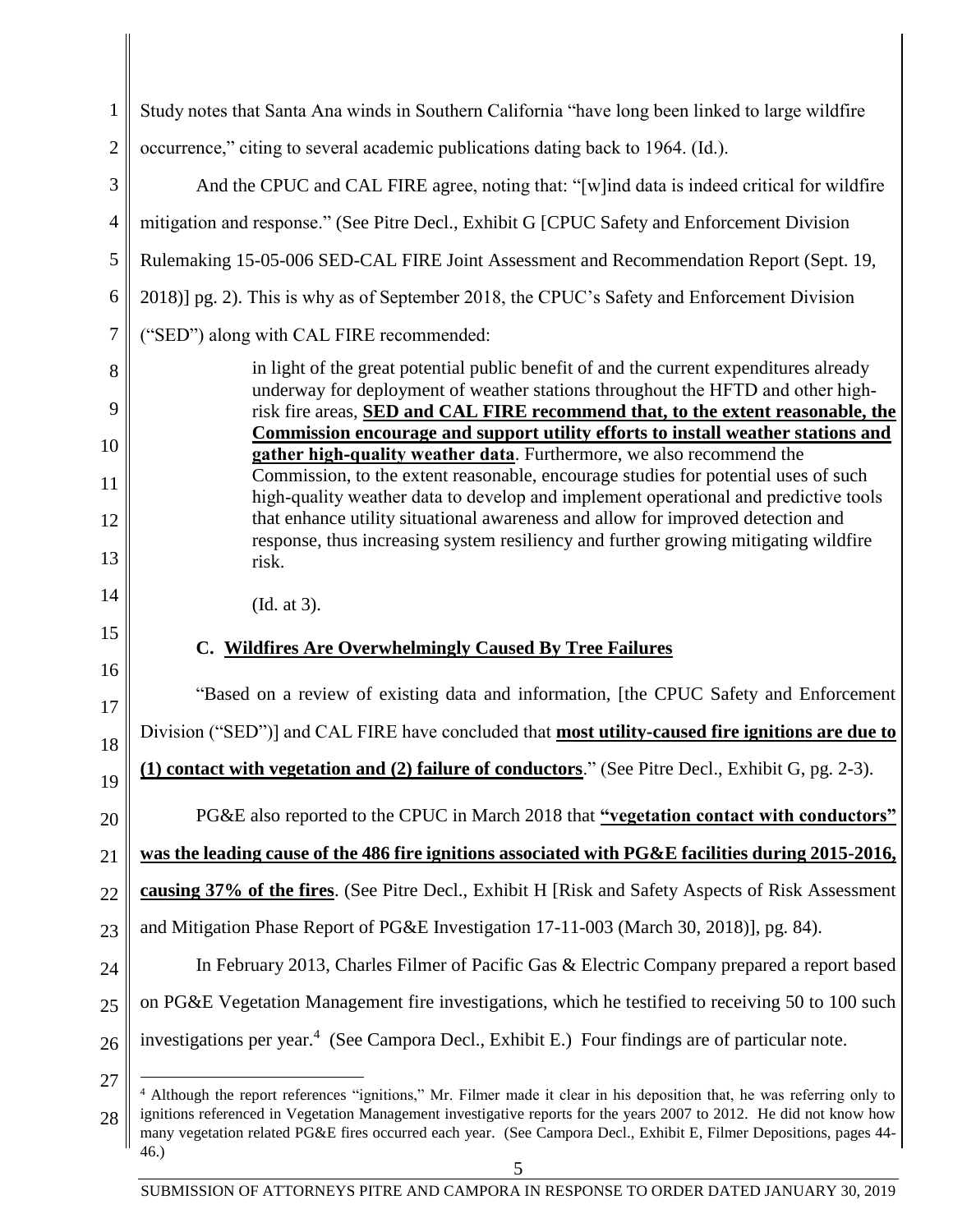| 1        | 1. Over 85% of vegetation-related fire incidents involved high-voltage<br>distribution lines and almost 90% of those fires were caused by tree                           |
|----------|--------------------------------------------------------------------------------------------------------------------------------------------------------------------------|
| 2        | failures;                                                                                                                                                                |
| 3        | Ignitions are most frequent during the "conventional fire season of "mid-April"<br>2.<br>through October;"                                                               |
| 4<br>5   | 3. PG&E was aware that during the May-October time frame, Blue Oak, Valley<br>Oak, and Blue Gum trees suffered branch failures and, "it could be cost                    |
| 6        | effective fire-risk reduction work to remove overhanging branches of these<br>species in high-risk areas"; and                                                           |
| 7        | "Gray pine located in high-risk areas that are tall enough to hit the powerlines<br>4.<br>should be considered for removal or lowering in height to protect facilities." |
| 8<br>9   | <b>PG&amp;E CAN TAKE TARGETED MEASURES TO MITIGATE AND/OR PREVENT</b><br>V.<br><b>THE RISK</b>                                                                           |
| 10       |                                                                                                                                                                          |
|          | <b>PG&amp;E Can Harden Its Equipment In Wildfire Prone Areas.</b><br>A.                                                                                                  |
| 11       | After the 2007 wildfires, SDG&E "fire-hardened" its electrical equipment in high fire prone                                                                              |
| 12       | areas, including replacement of wooden poles with steel poles and installation of heavier                                                                                |
| 13<br>14 | conductors. (Pitre Decl., Exhibit E, pg. 4). According to SDG&E:                                                                                                         |
|          | Steel poles are generally stronger and thus better able to withstand extreme                                                                                             |
| 15<br>16 | wind gusts associated with high fire risk Santa Ana wind conditions. Stronger<br>steel poles can support a wider spacing of conductors, which, when combined             |
| 17       | with heavier conductors, lowers the likelihood of high winds causing contact<br>between conductors that could result in line faults, sparking, and potential             |
| 18       | ignitions of ground vegetation. The installed steel poles are taller than the<br>wooden poles they replace, so conductors are raised higher above potential              |
| 19       | ground fires which have the potential to damage line insulation or cause<br>excessive line sag. Finally, steel poles are more resistant to damage from ground            |
| 20       | fires than wooden poles.                                                                                                                                                 |
| 21       | (Pitre Decl., Exhibit E, pg. 4, <i>citing to</i> San Diego Gas & Electric Company.<br>(2013). Application of San Diego Gas & Electric Company for a Permit to            |
| 22       | Construct The Tie-Line 637 Wood-to-Steel Project (A13-03-003). San Diego,<br>CA: SDG&E.).                                                                                |
| 23       | "SDG&E prioritizes the maintenance of poles in each power line in high-risk fire areas                                                                                   |
| 24       | according to the existing vegetation and fuel conditions, the history of high-speed winds, and the                                                                       |
| 25       |                                                                                                                                                                          |
| 26       | age and condition of existing infrastructure as part of a strategy to strengthen power lines connecting                                                                  |
| 27       | substations for improved reliability." (Pitre Decl., Exhibit I [San Diego Gas & Electric Company Tie                                                                     |
| 28       | Line 649 Wood-to-Steel Replacement Project: Chapter 2 – Project Purpose and Need (Aug. 2015)]                                                                            |
|          | pg. 2-3).                                                                                                                                                                |

 $\begin{array}{c} \hline \end{array}$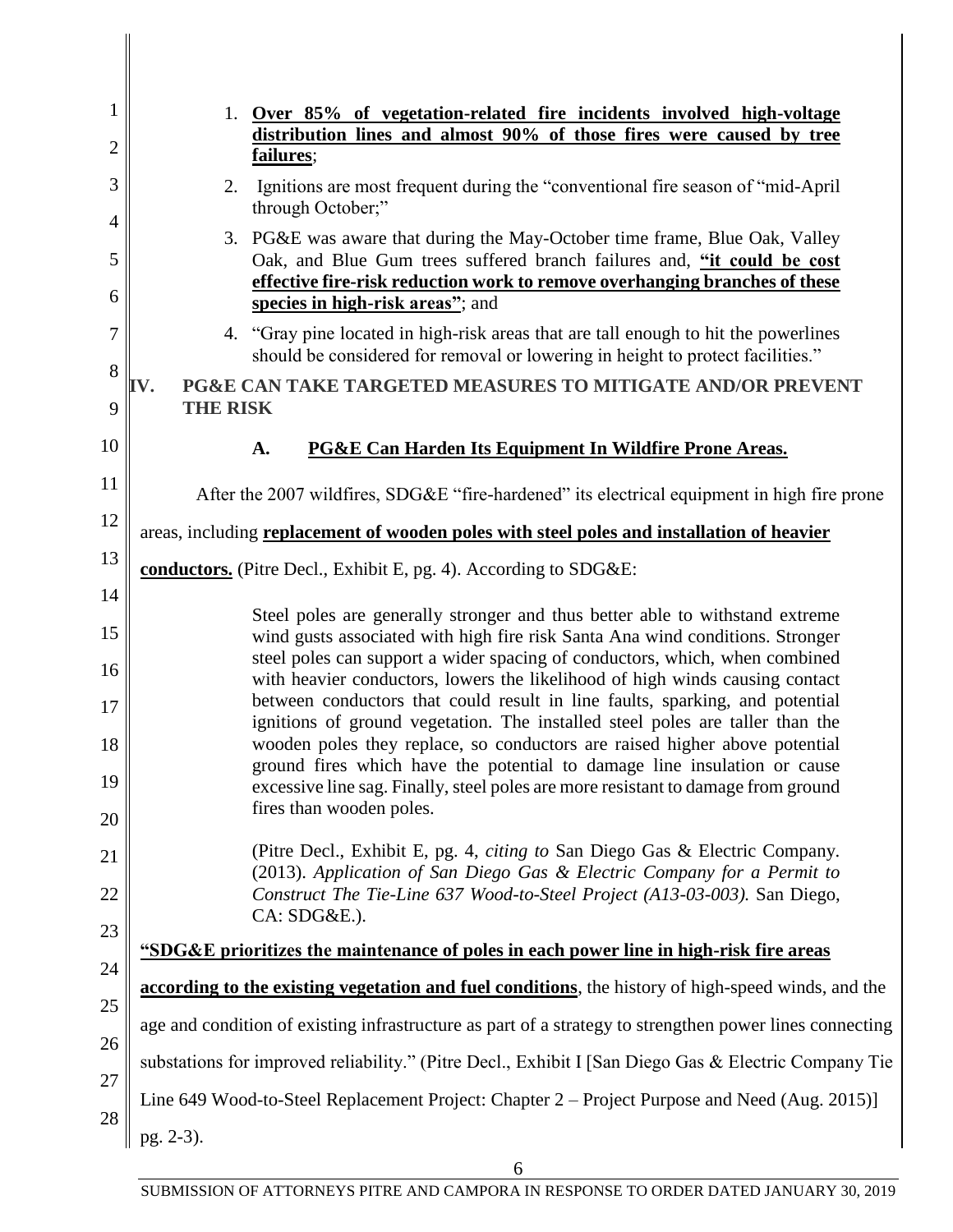| $\mathbf 1$ | Furthermore,                                                                                                                                                                                                        |
|-------------|---------------------------------------------------------------------------------------------------------------------------------------------------------------------------------------------------------------------|
| 2           | As part of its Community Fire Safety Program, <b>SDG&amp;E has undertaken one</b>                                                                                                                                   |
| 3           | of the largest deployments of state-of-the-art pulse reclosers, focusing<br>heavily on the [High Fire Threat District]. This equipment allows SDG&E                                                                 |
| 4           | to operate its system with significantly reduced energy flows during reclosing<br>operations and be able to sectionalize various elements of its distribution system                                                |
| 5           | to better manage system operations and reliability.  In addition, SDG&E has<br>implemented more sensitive relay settings to all SCADA reclosers in the [High                                                        |
| 6           | Fire Threat District]. These sensitive relay settings provide very fast clearing of                                                                                                                                 |
| 7           | faults on distribution circuits and are remotely operated via SCADA, allowing<br>for real-time adjustments triggered by adverse weather conditions.                                                                 |
| 8<br>9      | (Pitre Decl., Exhibit J [San Diego Gas & Electric Company Fire Prevention<br>Plan (Oct. 31, 2018)] pg. 12).                                                                                                         |
| 10          | <b>B.</b><br>PG&E Can Identify and Remove Hazard Trees in Wildfire Prone Areas.                                                                                                                                     |
| 11          |                                                                                                                                                                                                                     |
| 12          | i.<br>PG&E Is Required by Law to Remove Hazard Trees.                                                                                                                                                               |
| 13          | According to PG&E:                                                                                                                                                                                                  |
| 14          | [Public Resource Code section] 4293 requires a 4-foot clearance be maintained<br>at all times for power lines between 2,400 and 72,000 volts, and a 10-foot                                                         |
| 15          | clearance for conductors 115,000 volts and above. GO 95, Rule 35 also requires                                                                                                                                      |
| 16          | the removal of dead, diseased, defective and dying trees that could fall into the<br>lines. The clearance requirements increase as the voltage increases. This applies<br>in the SRA during designated fire season. |
| 17          | (See de Ghetaldi Decl., Exhibit 1)                                                                                                                                                                                  |
| 18          | In PG&E's parlance, "dead, diseased, defective and dying trees" are known as "hazard" or                                                                                                                            |
| 19          | "facility protect" trees. The statutory clearance requirements apply whether a tree is a "hazard" tree                                                                                                              |
| 20          | or not. As PG&E recognizes, the required clearances must be maintained "at all times". (See de                                                                                                                      |
| 21          | Ghetaldi Decl., Exhibit 1).                                                                                                                                                                                         |
| 22          | The CPUC interprets the statutory requirements in the same way: "It's the LAW. State law                                                                                                                            |
| 23          | requires utility companies to maintain specific clearances (depending on voltage running through the                                                                                                                |
| 24          | tine) between electric power lines and all vegetation." (See de Ghetaldi Decl., Exhibit 2).                                                                                                                         |
| 25          | Public Resources Code § 4293 operates in conjunction with rules and orders promulgated by                                                                                                                           |
| 26          | the CPUC. Originally adopted in March 1929, General Order ("GO") 95, Rule 11 provides:                                                                                                                              |
| 27          | The purpose of these rules is to formulate, for the State of California, requirements for                                                                                                                           |
| 28          | overhead line design, construction, and maintenance, the application of which will                                                                                                                                  |
|             |                                                                                                                                                                                                                     |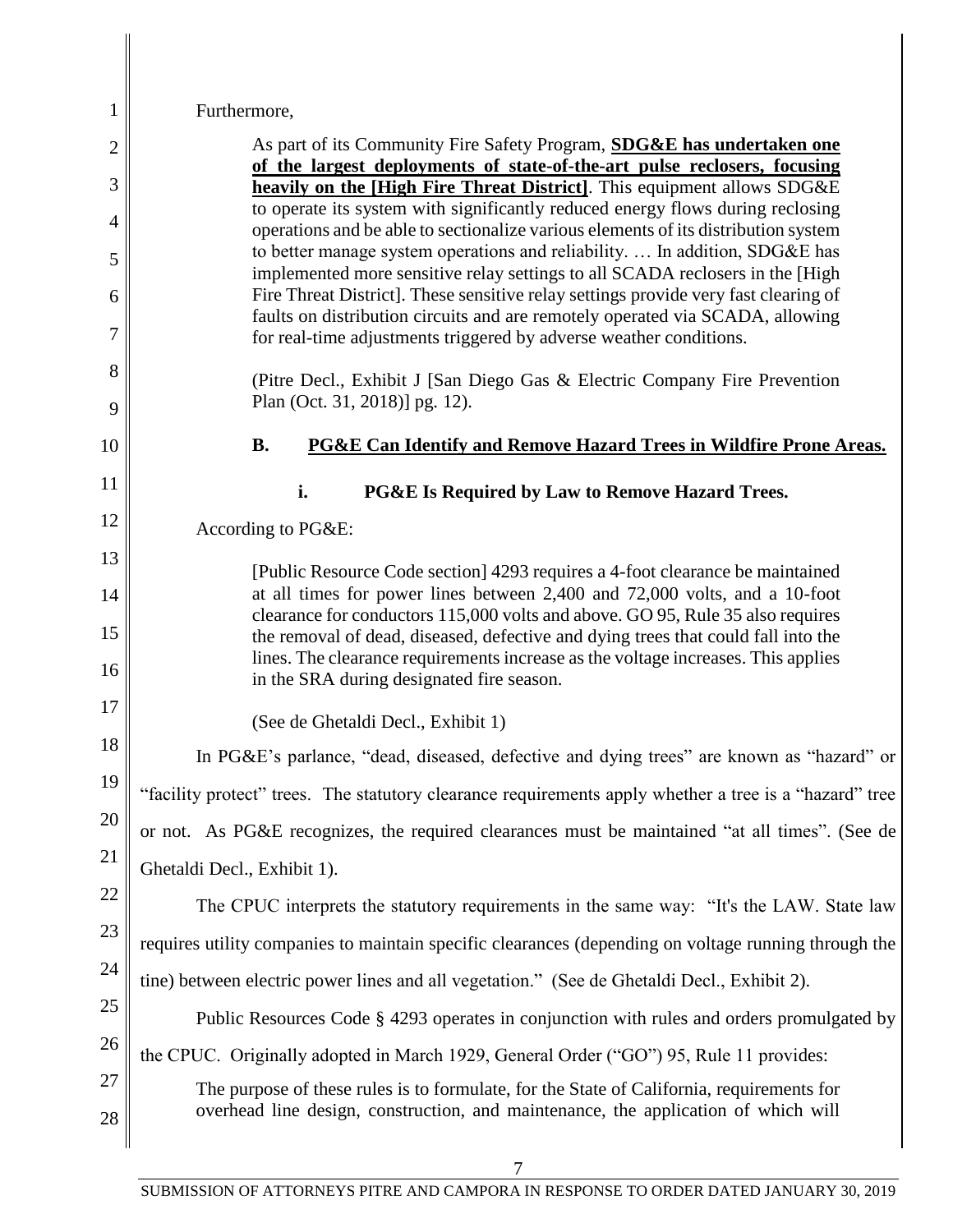25

26

27

28

ensure adequate service and secure safety to persons engaged in the construction, maintenance, operation or use of overhead lines and to the public in general.

Thus, one of the citations issued by the CPUC to PG&E for the 2015 Butte Fire was for "One violation of GO 95, Rule 35, for failing to maintain the minimum required clearance between the 12 kV conductor and the subject grey pine tree, which lasted for at least one (1) day." (See de Ghetaldi Decl., Exhibit 3, pp. 1-2.)

#### **ii. As Of June 2017, PG&E Failed To Remove Or Otherwise Trim More Than 6000 Hazard Trees Which It Had Identified In 2016.**

As of June 7, 2017, there were more than 6000 Facility Protect Trees (FPT), identified by inspectors during "routine patrol" in 2016 which had not been addressed. Of that number, 888 were in the divisions where fires occurred in 2017. (See Campora Decl., Exhibit F [Depo of Biancardi - Exhibit 007-006]).

A Facility Protect Tree is a tree which, because of a disease, defect or condition, poses a danger

of falling into the line. A green healthy tree can be an FPT tree. (See Campora Decl., Exhibit F [Depo

of Biancardi], pgs. 43-55 and Exhibit G [Depo of Tankersley], pgs. 235-236).

On October 3, 2017, 5 days before the fires in the North Bay, an email exchange between

### PG&E employees, read as follows:

| 17 | Employee One: "Looks like we got creamed yesterday in North Bay assuming                                                               |
|----|----------------------------------------------------------------------------------------------------------------------------------------|
| 18 | due to wind. Luckily no Wires Down on any of the outages."<br>Employee Two: "We did. Unfortunately, a line clearance job was cancelled |
| 19 | today because there were no available PG&E line crews."<br>Employee One: "2016 work?"                                                  |
| 20 | Employee Two: "Yes, expired units <sup>5</sup> ."                                                                                      |
| 21 | (Campora Decl., Exhibit F [Depo of Biancardi - Exhibit 0070-007]).                                                                     |

PG&E did not complete this work despite admitting that it knew FPT trees posed the risk of

death to the public.

Q. And PG&E knew, in October of 2017, that an FPT tree could come down, cause a fire that could kill people, true? A. That's correct.

(See Campora Decl., Exhibit F [Depo of Biancardi] pg. 81:5-8.)

8  $\overline{a}$ <sup>5</sup> An "expired unit" is a tree schedule for work, which "has gone past one year." (See Campora Declaration, Exhibit C.)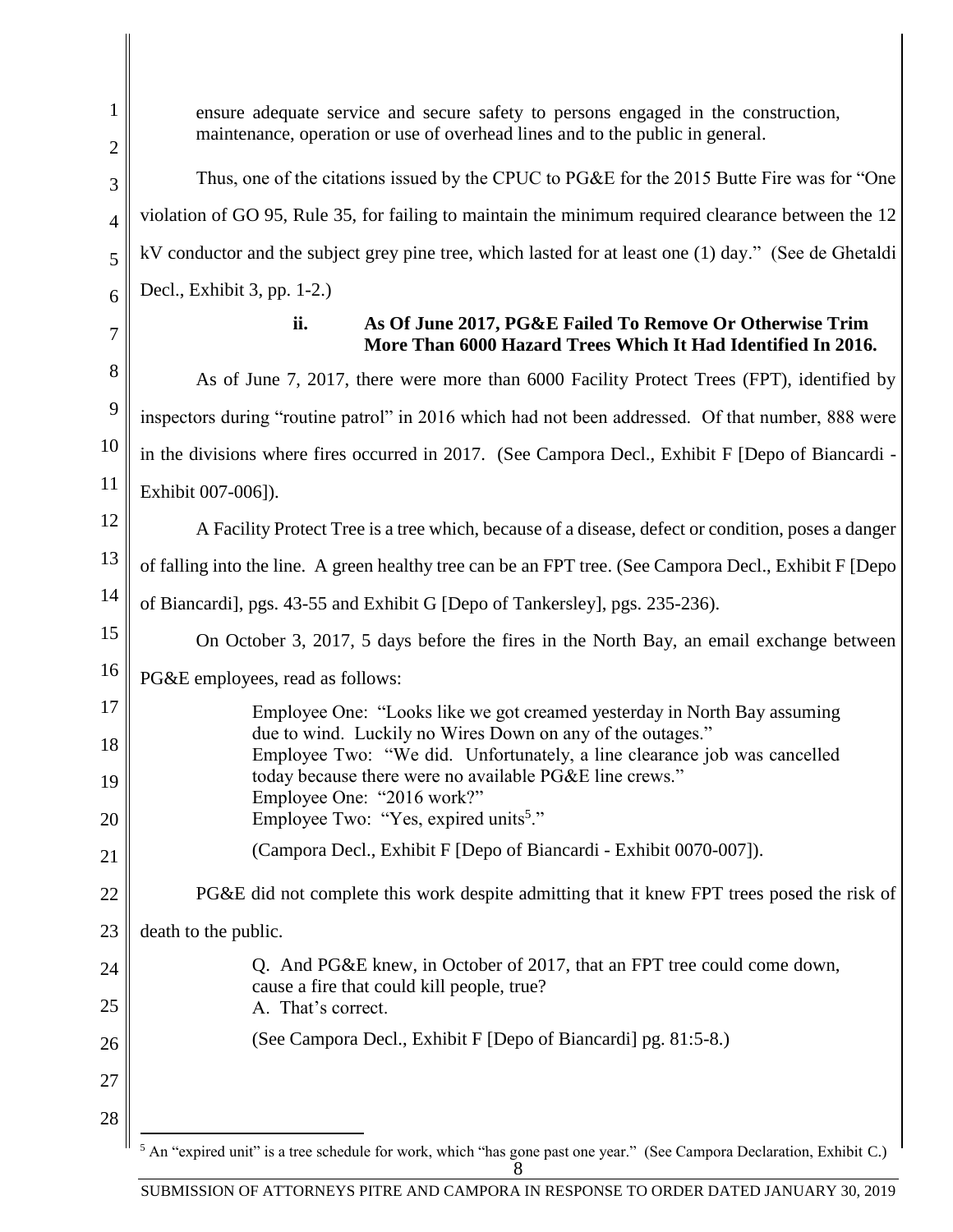1 2 3 4 5 6 7 8 9 10 11 12 13 14 15 16 17 18 19 20 21 22 23 24 25 26 27 28 **iii. PG&E Officers Ignored Audit Results Showing "Statistically Significant Sample" Of Hazard Trees Near Powerlines Were Missed by Tree Inspectors** In 2016, PG&E auditors inspected 1,539 miles of line in SRA. In that distance they evaluated 102,502 trees and identified 3,603 FPT trees. 0.035% of the trees its auditors inspected posed a danger to its lines. (See Campora Decl., Exhibit H [Depo of Oldford - Exhibit 0052-006]). Despite finding *that after its Pre-Inspectors and Tree Trimmers had done their work*, more than 3 trees out of 100 still posed a risk to its lines. PG&E chose not to extrapolate its "statistically significant sample." (See Campora Decl., Exhibit H [Depo of Oldford], pgs. 78-79, 85-90, and 128-129). **iv. PG&E Ignored Lessons from the 2015 Butte Fire Which Evidenced Clear Failures by Its Vegetation Management Contractors to Perform Their Job Duties Responsibly and Adequately** First and foremost, it is important to note that PG&E contracts out all of its vegetation management responsibilities, including tree inspections, tree removals, and LiDAR. From depositions in the Butte Fire case, it is apparent the **employees of the tree inspection and removal companies are not sufficiently trained, experienced, or knowledgeable about their job responsibilities**. In 2014-2015, PG&E used foot patrols to inspect its distribution circuits. In October 2014, an employee of a company PG&E used to conduct inspections marked two "edge trees" near the Electra 1101 circuit in southern Amador County. The inspector did not mark for removal a top heavy 44-foot grey pine that was being supported by the edge trees the inspector marked for removal. **The inspector admitted to not using any measuring device to determine the height of the tree or its distance from the power lines, nor did the inspector walk around the grey pine to inspect whether it was diseased or dying.** In January 2015, employees of another company that contracted with PG&E removed the two edge trees supporting the grey pine. Over the next nine months, the grey pine leaned further and further over toward the sun in the direction of the power lines. **In July 2015, PG&E hired a tree inspection contractor who used uncertified and unqualified persons to conduct vegetation management inspections.** The three men sent to conduct the supplemental CEMA foot patrol inspection of the Electra 1101 circuit were a Walmart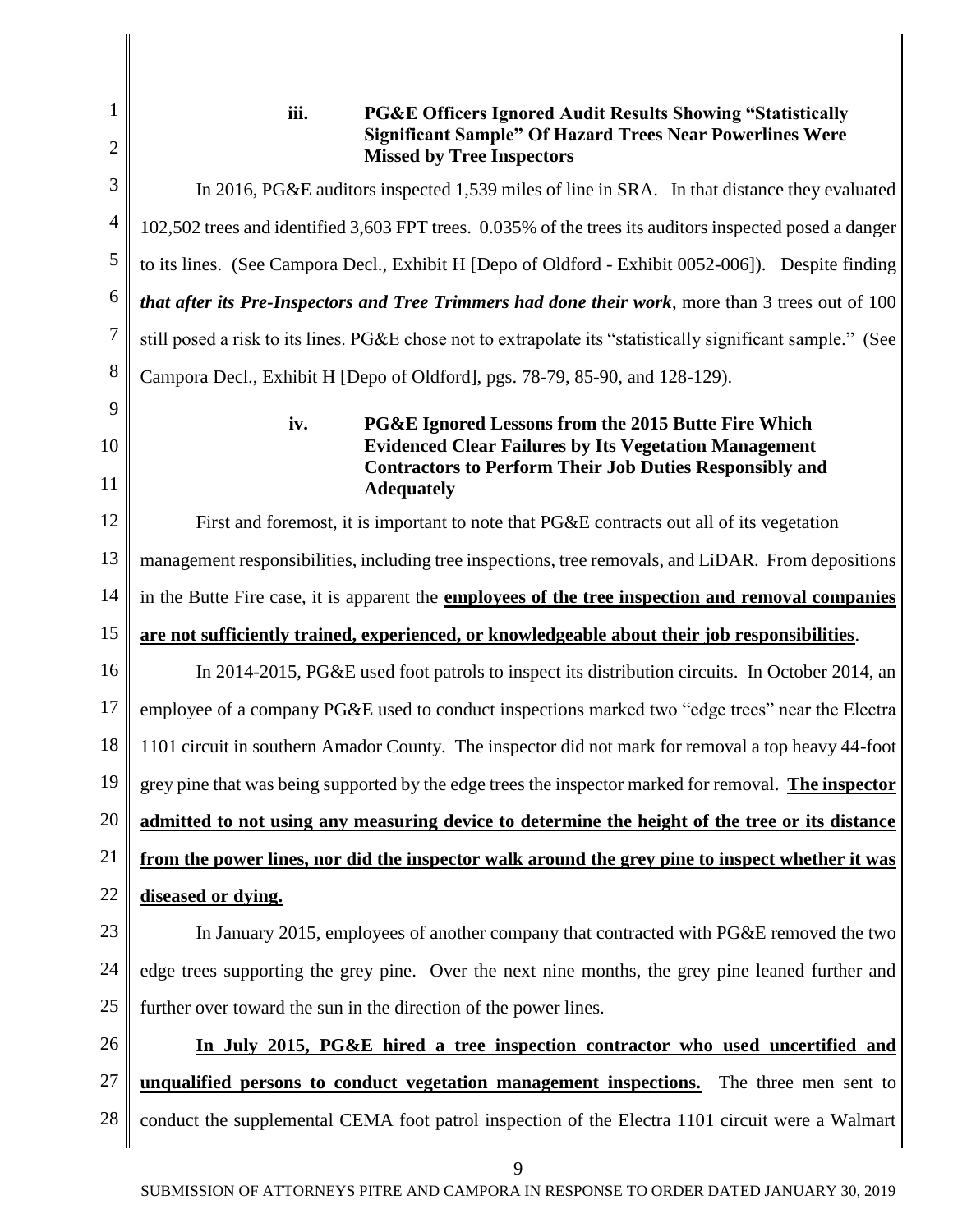greeter, a dog catcher, and a man who had worked in a plant nursery. When asked at their depositions, none of the three could recall patrolling the Electra 1101 circuit.

PG&E started using LiDAR ("Light-detecting and Ranging") remote sensing technology on a limited scale in 2014 to help identify hazard trees near high voltage lines. In 2015, PG&E contracted with Quantum Spatial to obtain LiDAR scans of 9,547 miles of its distribution system and orthoimagery of 15,320 miles of its distribution system, including the portion of the Electra 1101 circuit where the Butte Fire started. The "deliverables" included: (a) the use of hyperspectral data processing to identify individual grey pine and black oak trees; (b) graphic identification of individual grey pine and black oak "risk trees" with "tree polygons"; and (c) a "fall-in analysis" to identify trees with the potential to strike conductors.

11 12 13 14 **Aerial surveys of the selected circuits in high fire risk areas began in July 2105 and delivery of the results was scheduled for October 31, 2015--only weeks after the Butte Fire ignited**. The orthoimagery results identify the grey pine that hit the line as a hazard tree with the potential to strike the line. (de Ghetaldi Decl., Exhibit 4 and 5).

15 16 17 18 Manipulation of the July 2015 "point cloud" data shows the grey pine leaning toward and within six feet of the circuit, demonstrating the incompetence of the July 2015 foot patrol inspectors who failed to identify the grey pine as in violation of Public Resources Code § 4293. (de Ghetaldi Decl., Exhibits 5 and 6).

19 20

1

2

3

4

5

6

7

8

9

10

### **C. PG&E Can Develop Ways to Monitor Local Conditions in Wildfire Prone Areas**

After the 2007 wildfires, SDG&E significantly increased its ability to monitor local conditions and assess those conditions for fire risk. **SDG&E installed 167 anemometers, or wind measuring devices**. **It hired three meteorologists "who provide operational weather information" and "four experienced fire professionals who provide advice about fire risk and mitigation**." (Pitre Decl., Exhibit I, pg. 2-1).

**According to the CPUC and CAL FIRE, these efforts have been successful**: "[the CPUC Safety and Enforcement Division] and CAL FIRE have evaluated the benefits achieved by San Diego Gas & Electric (SDG&E) through the use and implementation of information learned from its network of weather stations and concluded that it provides substantial benefit to wildfire risk mitigation, system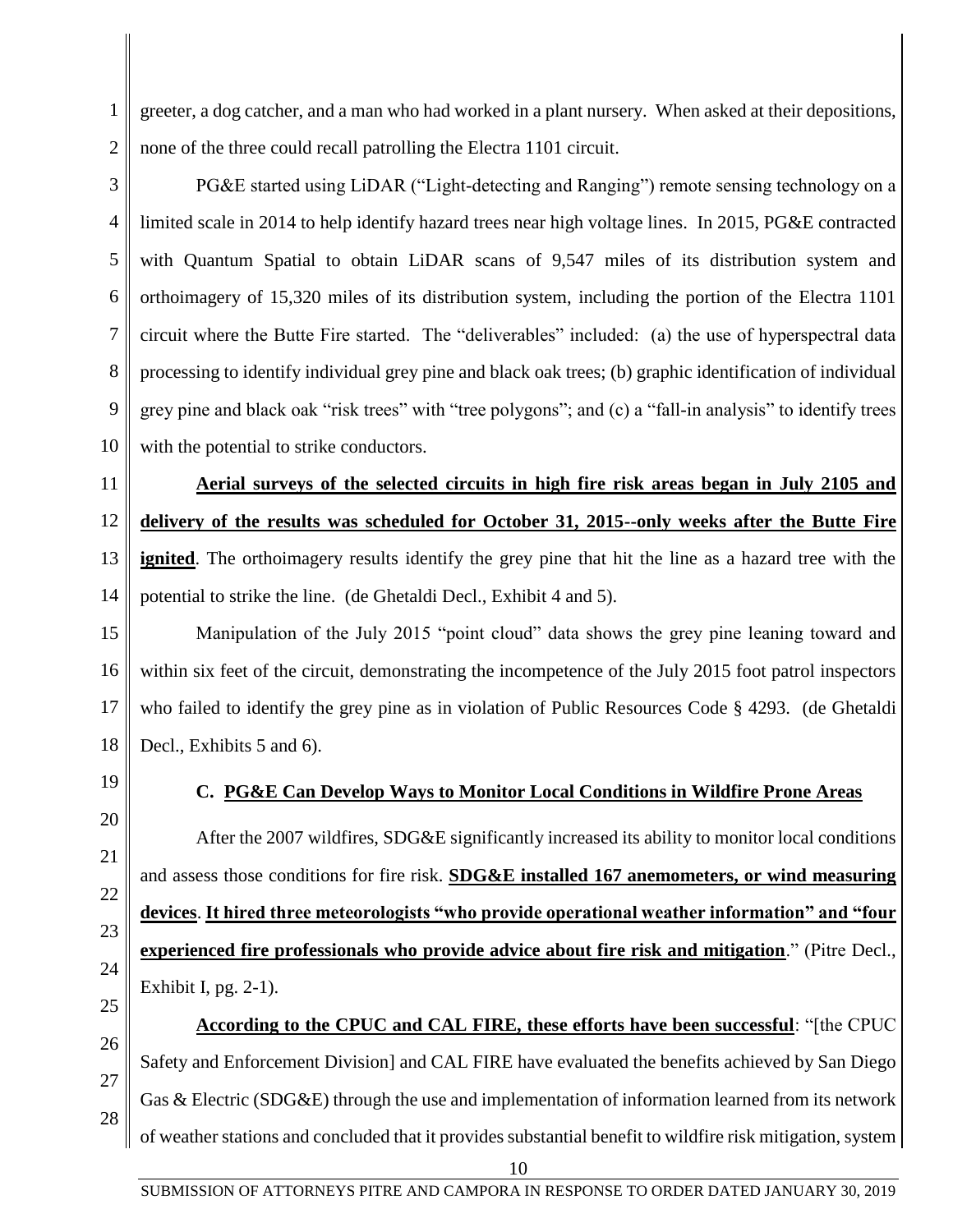1 | planning and hardening, operational awareness and emergency response." (See Pitre Decl., Exhibit G,  $2 \parallel$  pg. 2).

| 3                | Regrettably, it was not until after the North Bay Fires that PG&E announced it would                                                                                                                                         |
|------------------|------------------------------------------------------------------------------------------------------------------------------------------------------------------------------------------------------------------------------|
| 4                | install around 200 new weather stations in its service territory that would feed real-time weather                                                                                                                           |
| 5                | data to a wildfire safety team that would interpret the data relative to wildfire risk. But PG&E did                                                                                                                         |
| 6                | not plan to complete the installation of the new weather stations until "the end of the year", i.e.                                                                                                                          |
| $\boldsymbol{7}$ | after the Camp Fire hit. <sup>6</sup> However, PG&E certainly understood, and has understood historically, the                                                                                                               |
| 8                | importance of local weather conditions in assessing fire danger, as Kevin Dasso, PG&E Vice President                                                                                                                         |
| 9                | of Electric Asset Management in July 2018 stated:                                                                                                                                                                            |
| 10               | We saw first-hand last year how extreme weather events driven by climate<br>change are causing unprecedented and unanticipated wildfires. Adding new                                                                         |
| 11               | weather stations in high fire-threat areas across our service area enhances our                                                                                                                                              |
| 12               | weather forecasting and modeling to help bolster wildfire prevention and<br>response efforts and keep our customers safe.                                                                                                    |
| 13               | PG&E has historically used weather forecast data for many purposes, mainly                                                                                                                                                   |
| 14               | for predicting storm damage and for assessing fire danger. Its team of<br>meteorologists, which includes fire-weather specialists, performs daily                                                                            |
| 15               | monitoring of current and forecast weather patterns and fire threat projections                                                                                                                                              |
| 16               | using in-house and publicly available data from the National Weather Service,<br>CAL FIRE, US Forest Service and more. This information helps PG&E predict                                                                   |
| 17               | when and where the fire threat will be high or extreme so additional steps can<br>be taken to keep critical infrastructure, utility crews and communities safe.                                                              |
| 18               | With these new weather stations, PG&E will be able to capture additional real-<br>time data related to temperature, wind speeds and humidity levels to provide                                                               |
| 19               | improved awareness of current fire danger conditions. PG&E's meteorologists                                                                                                                                                  |
| 20               | will feed information to the company's new Wildfire Safety Operations Center<br>team to review data and determine any needed action to help reduce wildfire                                                                  |
| 21               | risks. <sup>7</sup>                                                                                                                                                                                                          |
| 22               | D. PG&E Can De-Energize Lines In Wildfire Prone Areas When Local Conditions                                                                                                                                                  |
| 23               | <b>Indicate an Extreme Risk for a Catastrophic Wildfire.</b>                                                                                                                                                                 |
| 24               | In 2008, SDG&E Began Shutting Off Power to Protect Public<br>i.<br><b>Safety</b>                                                                                                                                             |
| 25               | In October 2007, Santa Ana winds caused SDG&E's overhead power lines to ignite the Witch                                                                                                                                     |
| 26<br>27         | Fire, the Guejito Fire, and the Rice Fire. (Pitre Decl., Exhibit N, CPUC Decision 09-09-030 at pg 24).                                                                                                                       |
| 28               | $6$ https://www.pge.com/en/about/newsroom/newsdetails/index.page?title=20180716_pge_adds_over_<br>50_new_weather_stations_to_advance_forecasting_abilities_better_predict_extreme_weather_and_wildfire_potential.<br>$7$ Id. |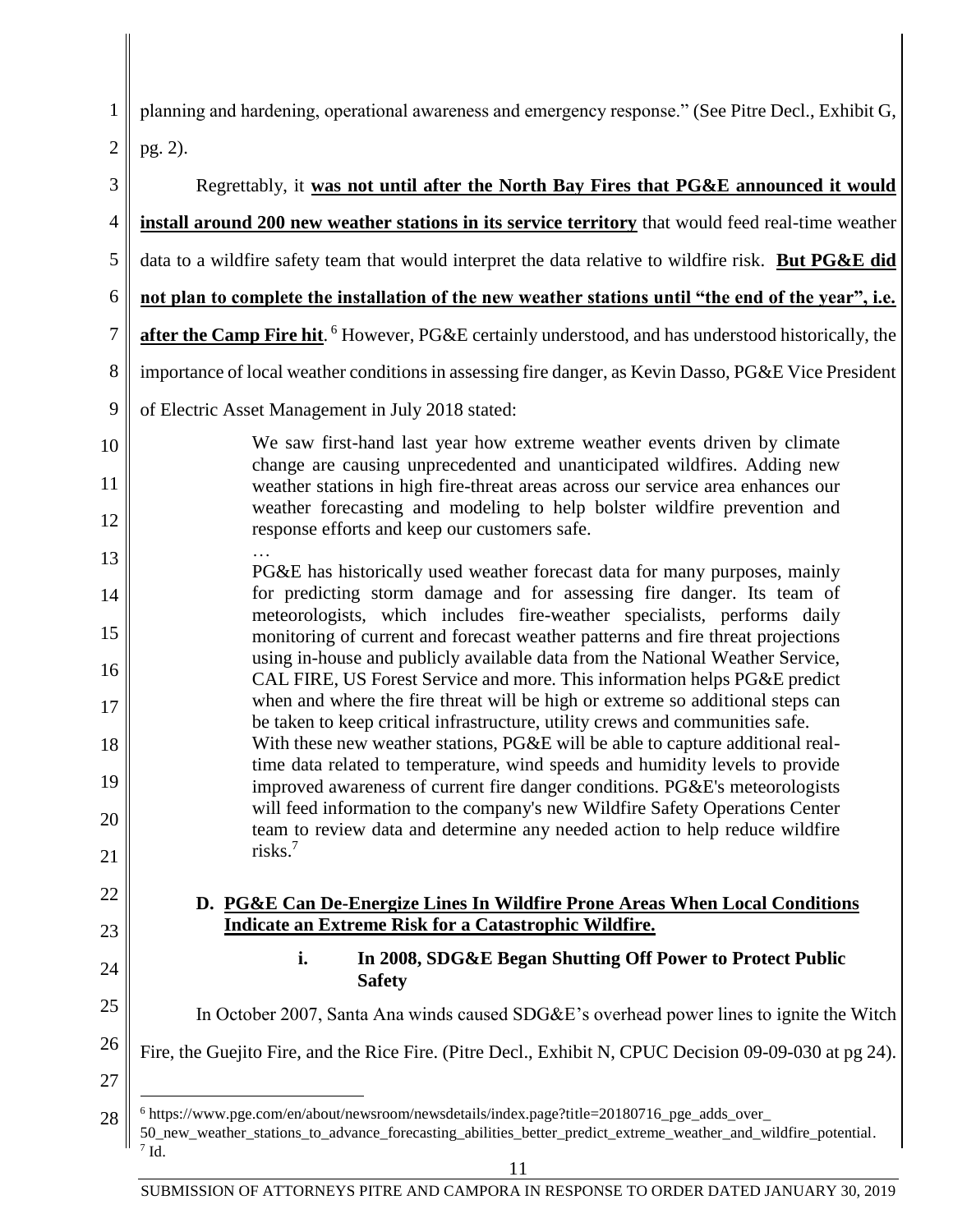| $\mathbf{1}$   | Together, those fires burned more than 200,000 acres and 1,800 buildings and killed two people. (Id.)                                                                |
|----------------|----------------------------------------------------------------------------------------------------------------------------------------------------------------------|
| $\overline{2}$ | A year later, in December of 2008, SDG&E submitted an Emergency Power Shut-Off Plan for                                                                              |
| 3              | review by the CPUC. SDG&E sought permission to turn off electricity during periods of extreme fire                                                                   |
| 4              | danger in order to prevent its overhead power lines from igniting potentially catastrophic wildfires.                                                                |
| 5              | (Pitre Decl. Exhibit N [Decision 09-09-030] pgs. 3-4).                                                                                                               |
| 6              | Although the CPUC rejected SDG&E's plan at that time, the CPUC made clear that it believed                                                                           |
| 7              | all utilities were presently legally obligated to de-energize lines that would present a safety risk under                                                           |
| 8              | extreme weather conditions pursuant to Public Utility Code Section 451 and 399. <sup>8</sup> (Id. at pg 61).                                                         |
| 9              | SDG&E's statutory obligation to operate its system safely requires SDG&E to                                                                                          |
| 10             | shut off its system if doing so is necessary to protect public safety. For example,<br>there is no dispute that SDG&E may need to shut off power in order to protect |
| 11             | public safety if Santa Ana winds exceed the design limits for SDG&E's system<br>and threaten to topple power lines onto tinder dry brush.                            |
| 12             | (Id. at pgs 61-62)                                                                                                                                                   |
| 13             | ii.<br><b>Investor Owned Utilities were Notified by the CPUC that they</b>                                                                                           |
| 14             | <b>Could Include Proactive De-energization as Part of Their Fire</b><br>Prevention Plans Five Years Before the 2017 North Bay Fires                                  |
| 15             | In 2012, the CPUC revisited its decision to deny SDG&E's plan, clarifying that it should not                                                                         |
| 16             | have been interpreted as an outright rejection of the option of shutting off power to prevent fires. (Pitre                                                          |
| 17             | Decl. Exhibit O [Decision 12-01-032] pg. 53). The Commission explained that a utility could include                                                                  |
| 18             | de-energization as part of its fire-prevention plan but must first file an application for authority to do                                                           |
| 19             | so. (Id. at 51). "The application shall demonstrate with a cost-benefit analysis developed in accordance                                                             |
| 20             | with the guidance provided by D.09-09-030 that the benefits of shutting off power in terms of a net                                                                  |
| 21             | reduction in wildfire ignitions outweigh the substantial costs, burdens, and risks that shutting off power                                                           |
| 22             | would impose on customers and communities affected by the shut off. The application must also                                                                        |
| 23             | include mitigation measures to reduce or eliminate the inevitable adverse impacts caused by shutting                                                                 |
| 24             | off power." (Id. at 51-52; see also Ordering Paragraph 6 at pg 175).                                                                                                 |
| 25             |                                                                                                                                                                      |
|                |                                                                                                                                                                      |

<sup>26</sup> l 27 <sup>8</sup> The Commission noted that in 2003 SCE implemented a temporary program to shut off power to rural areas to protect against the possibility of strong winds causing dead trees to fall onto its power lines and igniting a wildfire. (Pitre Decl. Exhibit N [Decision 09-09-030] pg. 40). SCE did not wait for the CPUC's permission to initiate the program. (Id.) It put the program in place then got the CPUC's blessing later. (Id.). During the time SCE's power shut-off program was in

<sup>28</sup> effect, SCE shut off power one time. (Id. at 41). When SCE inspected its power lines prior to re-energization, it found six locations where trees had fallen onto the lines. (Id.). SCE credited the de-energization with preventing a catastrophic wildfire. (Id. at 41).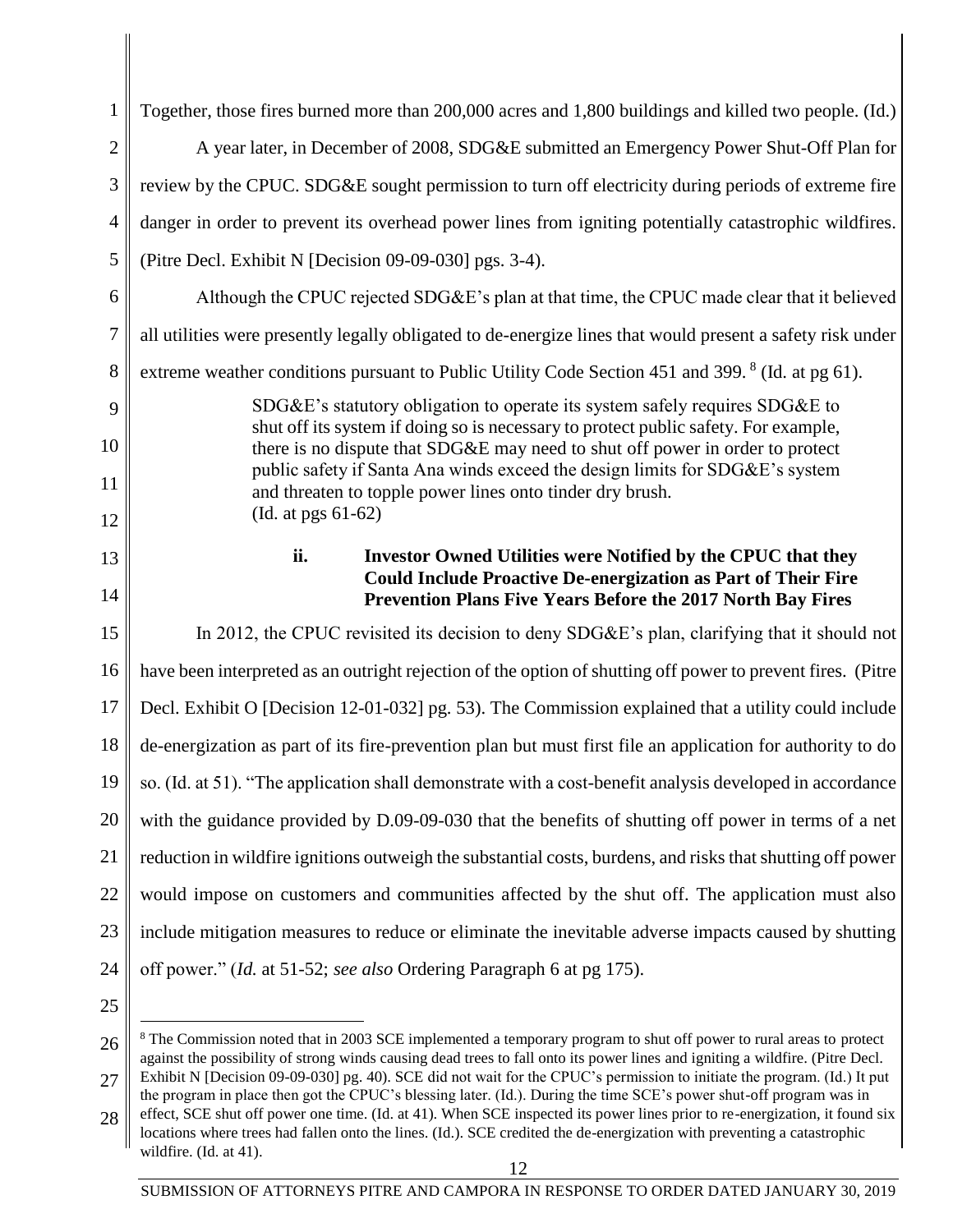| 1              | Approximately four months later, the CPUC issued a decision authorizing SDG&E to                                                                                                           |
|----------------|--------------------------------------------------------------------------------------------------------------------------------------------------------------------------------------------|
| $\overline{2}$ | proactively shut off power in emergency situations when necessary to protect public safety. (Pitre                                                                                         |
| 3              | Decl. Exhibit P [Decision 12-04-024] pg. 35).                                                                                                                                              |
| $\overline{4}$ | Since 2014, SDG&E's electrical equipment has only caused 109 wildfires with only ONE                                                                                                       |
| 5              | wildfire being over 10 acres, and even that fire was contained before it reached 300 acres. (See                                                                                           |
| 6              | Pitre Decl., Exhibit A [CPUC Fire Incident Data submitted by PG&E, SoCalEd, and SDG&E for                                                                                                  |
| 7              | 2014-2017]). Compare that to PG&E who caused 1552 wildfires during the same timeframe                                                                                                      |
| 8              | with 68 of those fires burning over 10 acres. (Id.)                                                                                                                                        |
| 9<br>10        | iii.<br>The CPUC Outlined Basic Factors for SDG&E to Consider Prior<br>to De-energization and Ordered SDG&E to Submit A Report<br><b>Each Time It Shut Off Power to Prevent A Wildfire</b> |
| 11             | In its decision authorizing SDG&E to proactively de-energize power lines, the CPUC made                                                                                                    |
| 12             | clear that the utility should first deploy other measures as an alternative to shutting off power. "These                                                                                  |
| 13             | measures include reliance on sensitive relay settings to shut off power in milliseconds if there is                                                                                        |
| 14             | an electrical failure caused by power lines falling to the ground and disabling reclosers to keep                                                                                          |
| 15             | <b>power off until SDG&amp;E can inspect its facilities</b> to determine if it is safe to re-energize its power                                                                            |
| 16             | lines." (Pitre Decl. Exhibit P [Decision 12-04-024] pgs. 30-31).                                                                                                                           |
| 17             | SDG&E thereafter submitted a 39-page Fire Prevention Plan to the CPUC that provided "a                                                                                                     |
| 18             | comprehensive inventory of the organizational and operational activities SDG&E undertakes in order                                                                                         |
| 19             | to address the risk of fire in the SDG&E service territory." (Pitre Decl. Exhibit Q [Attachment A to                                                                                       |
| 20             | SDG&E Supplemental Advice Letter 2429-E-A 6/3/13 Fire Prevention Plan] pg. 4).                                                                                                             |
| 21             | With respect to de-energization, SDG&E explained that when the National Weather Service                                                                                                    |
| 22             | declared a Red Flag Warning, the utility would activate its Emergency Operations Center – "a                                                                                               |
| 23             | secure and dedicated facility which serves as a command center for SDG&E operations under high-                                                                                            |
| 24             | threat conditions." (Pitre Decl. Exhibit Q [Attachment A to SDG&E Supplemental Advice Letter                                                                                               |
| 25             | 2429-E-A 6/3/13 Fire Prevention Plan] pg. 27). That triggering event would also require certain senior                                                                                     |
| 26             | managers and operating personnel to report to the Emergency Operations Center. (Id. at pg 27). Those                                                                                       |
| 27             | persons would then closely monitor the electrical system and, if necessary, shut off power "in                                                                                             |
| 28             |                                                                                                                                                                                            |

 $\mathbb{I}$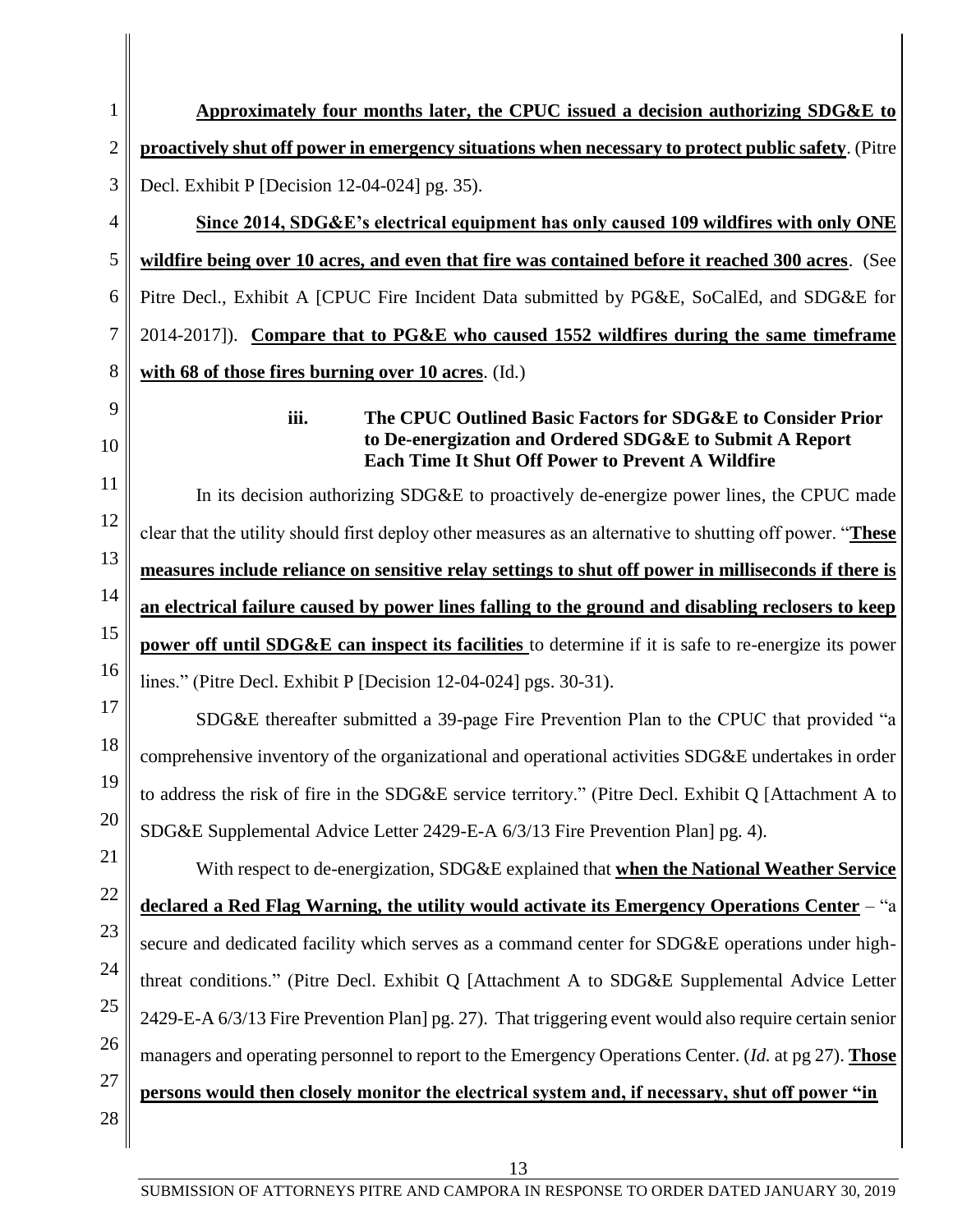| $\mathbf 1$    | order to protect the public safety and defend against the threat that SDG&E's electrical                                                                                                                                                                                               |
|----------------|----------------------------------------------------------------------------------------------------------------------------------------------------------------------------------------------------------------------------------------------------------------------------------------|
| $\overline{2}$ | <b>facilities will become a source of ignition</b> ." (Id. at pg 27).                                                                                                                                                                                                                  |
| 3<br>4         | iv.<br><b>PG&amp;E Resisted the Notion of Utilizing De-energization to Prevent</b><br><b>Wildfires Until After the North Bay Fires</b>                                                                                                                                                 |
| 5              | PG&E did not follow SDG&E's lead and implement a comprehensive approach to prevent                                                                                                                                                                                                     |
| 6              | wildfires. After the October 2017 fires erupted, the CPUC asked the following question as part of its                                                                                                                                                                                  |
| $\overline{7}$ | post-fire investigation:                                                                                                                                                                                                                                                               |
| 8<br>9         | Some utilities, for example SDG&E, have procedures in place to proactively<br>de-energize power lines when weather conditions indicate extremely high risks<br>of fires (based on temperature, humidity, wind-speed and other factors). Does<br>PG&E have similar procedures in place? |
| 10<br>11<br>12 | (Pitre Decl. Exhibit R $[10/17/17 \text{ PG\&E}$ Response to Safety and Enforcement<br>Division Question No. 5])                                                                                                                                                                       |
| 13             | PG&E replied, in pertinent part: "PG&E does not have a procedure to de-energize power lines                                                                                                                                                                                            |
| 14             | and thereby disable power service to its customers in advance of weather conditions that indicate                                                                                                                                                                                      |
| 15             | extreme fire risk." (Pitre Decl. Exhibit R [10/17/17 PG&E Response to Safety and Enforcement                                                                                                                                                                                           |
| 16             | Division Question No. 5])                                                                                                                                                                                                                                                              |
| 17             | In response to the 2017 North Bay Fires, PG&E created a Community Wildfire Safety                                                                                                                                                                                                      |
| 18             | Program. (Pitre Decl. Exhibit S [Sept. 2018 PG&E Public Safety Power Shutoff Policies and                                                                                                                                                                                              |
| 19             | Procedures] pg. 1) One component of that program was the "Public Safety Power Shutoff" – PG&E's                                                                                                                                                                                        |
| 20             | "policies and procedures related to proactively turning off power for safety – and later restoring power                                                                                                                                                                               |
| 21             | - when necessary due to extreme weather and wildfire danger." (Id.)                                                                                                                                                                                                                    |
| 22<br>23       | In the Days and Hours Leading Up to the Camp Fire, PG&E<br>V.<br><b>Notified Paradise That It Was Considering De-Energization, But</b><br><b>Never Turned the Power Off</b>                                                                                                            |
| 24             | PG&E was aware in advance of the Camp Fire of the extreme fire danger presented by weather                                                                                                                                                                                             |
| 25             | conditions on November 8, 2018. Two days earlier, on November 6, PG&E activated its Emergency                                                                                                                                                                                          |
| 26             | Operations Center (EOC) "due to forecasted weather conditions with increasing fire risk." (Pitre Decl.,                                                                                                                                                                                |
| 27             | Exhibit K [PG&E 11/2/7/2018 ESRB-8 Compliance Report for Potential Proactive De-energization]).                                                                                                                                                                                        |
| 28             | PG&E then began notifying customers that it might be shutting down power in certain Northern                                                                                                                                                                                           |

 $\begin{array}{c} \hline \end{array}$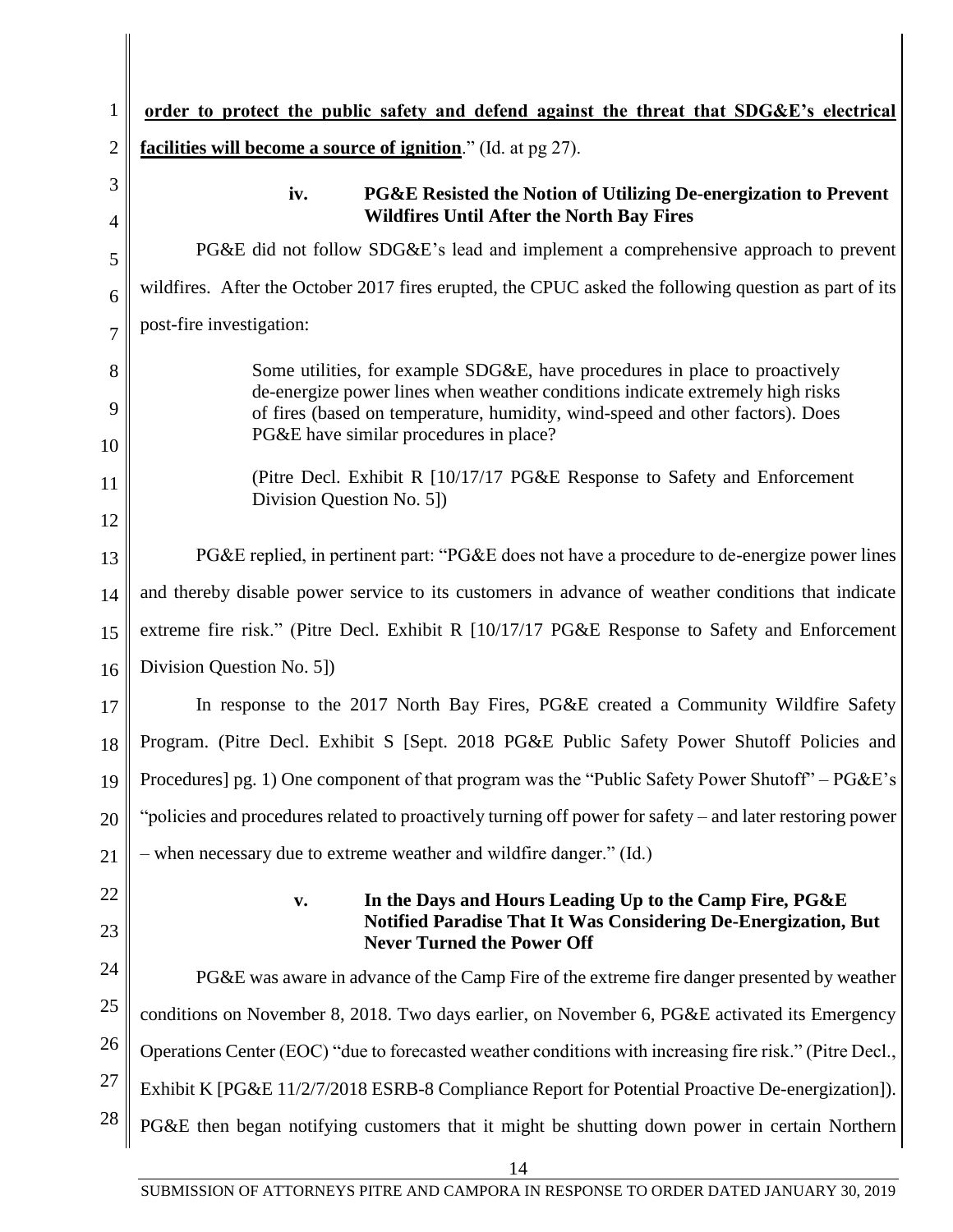1 2 California counties, including Butte County, on November 8 due to forecasted high winds and low humidity.

# PG&E followed up with 17 additional warnings over the next two days advising that it was going to shut off power on the morning of November 8. PG&E's warnings referenced forecasts of sustained winds of 20 to 30 miles per hour, with gusts of 40 to 50 mph overnight Wednesday into Thursday and lasting until late afternoon.<sup>9</sup>

**At 7:56 a.m. on the morning of November 8 - over an hour after the Camp Fire had already started - PG&E was still reporting that it may be shutting off power due to the "potential extreme fire danger". Unfortunately, PG&E never did turn off the power and 86 people died.** 

# **V. INDEPENDENT ANALYSIS CONTINUES TO CONFIRM THAT PG&E'S SAFETY CULTURE AND GOVERNANCE ARE LACKING**

One of the criticisms arising out of the investigations conducted by the CPUC in the aftermath of the San Bruno Fire & Explosion of September 9, 2010, was a concern that PG&E lacked a robust risk management process and safety culture.

15 16 17 18 19 20 21 22 23 24 25 26 Indeed, one senior official of PG&E who left after the San Bruno disaster revealed in a deposition that PG&E realized by the Spring of 2007 that it needed to "shift culture", develop greater "operational discipline" and "build an integrity from top to bottom of the organization." (See Pitre Decl., Exhibit T [Depo of Salas] pg. 26-28). When that same official reviewed PG&E's Enterprise Risk Management Program for Energy Delivery and Engineering and Operations shortly after joining PG&E in May of 2007, he concluded: the program seemed "unactionable because almost everything is broken."…"need to triage". Presciently, he concluded that: **"PG&E lacks a well defined documented risk policy/standard at the enterprise level. That one explains PG&E's overall risk assessment methodology; defines the lines of business roles and responsibility; specifies the requirements for performing and documenting risks; links risk assessments to controls, selfassessment, reviews and audits; and specifies the requirements for metrics to track the risks."** (See Pitre Decl., Exhibit T [Depo of Salas] pg. 71-78). These problems persist to this very day.

27 28

 $\overline{a}$ 

3

4

5

6

7

8

9

10

11

12

13

<sup>9</sup> https://www.mercurynews.com/2018/11/09/pge-power-lines-may-have-sparked-deadly-buttecountywildfire-according-to-radio-transmissions/.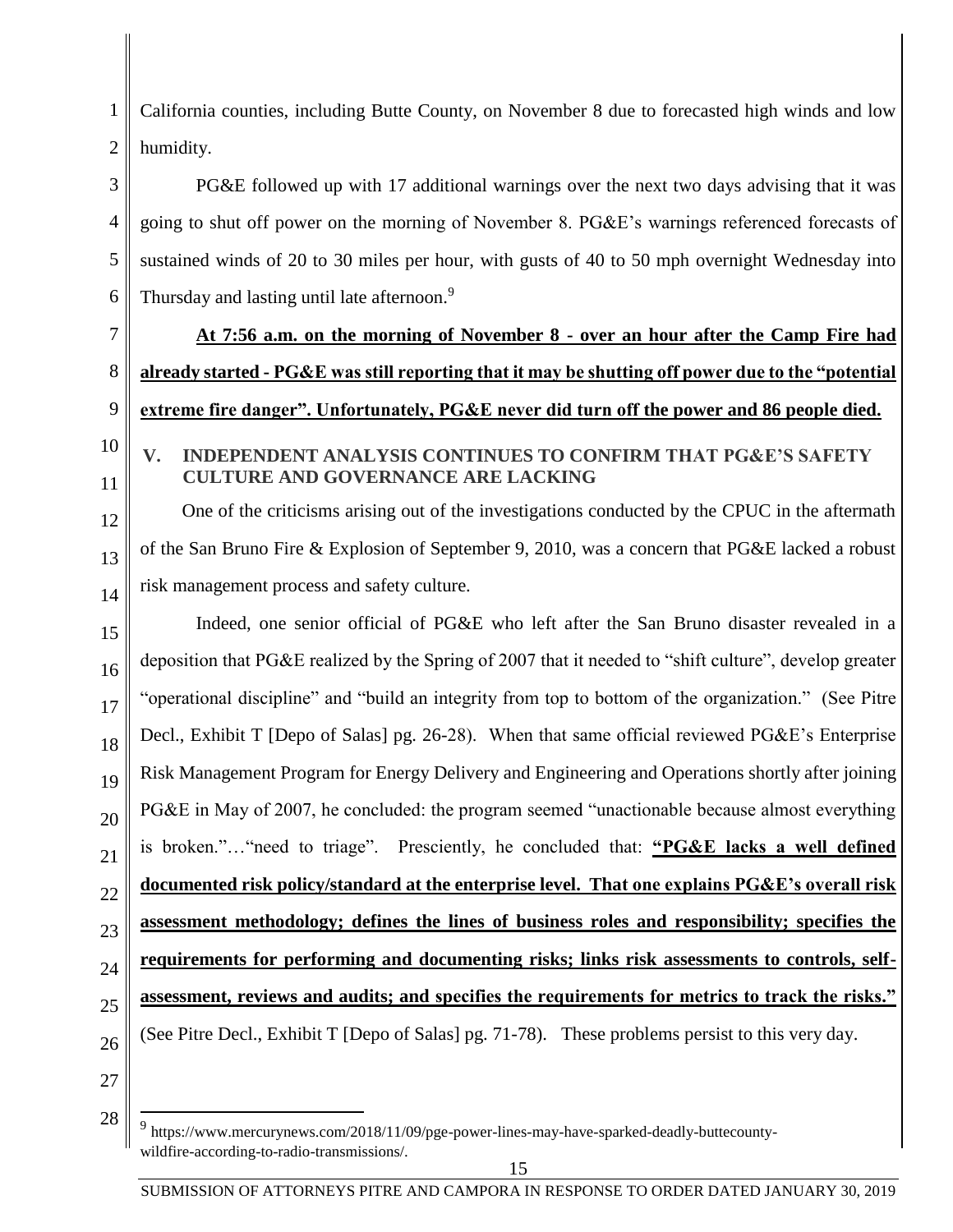| $\mathbf{1}$   | Following the 2010 San Bruno explosion, the CPUC formed an Independent Review Panel                                                                                                                                                                                                                                          |  |  |  |  |  |
|----------------|------------------------------------------------------------------------------------------------------------------------------------------------------------------------------------------------------------------------------------------------------------------------------------------------------------------------------|--|--|--|--|--|
| $\overline{2}$ | (IRP) of experts. The IRP issued a report in 2011 faulting PG&E for a "dysfunctional culture," in                                                                                                                                                                                                                            |  |  |  |  |  |
| 3              | which the goals of its enterprise risk management process were disconnected from the reality,                                                                                                                                                                                                                                |  |  |  |  |  |
| 4              | decisions, and actions throughout the company. (See Pitre Decl. Exhibit L [2011 Report of                                                                                                                                                                                                                                    |  |  |  |  |  |
| 5              | Independent Review Panel] pg. 17 and Exhibit M [Northstar Report: Assessment of PG&E's Safety                                                                                                                                                                                                                                |  |  |  |  |  |
| 6              | Culture (May 8, 2017)] pg. I-2.)                                                                                                                                                                                                                                                                                             |  |  |  |  |  |
| 7              | The IRP made several key findings when it came to corporate management and vision:                                                                                                                                                                                                                                           |  |  |  |  |  |
| 8<br>9         | PG&E "did not make the connection between its high level goals, its enterprise risk<br>$\bullet$<br>management process, and the work that was actually going on in the company." (Pitre<br>Decl., Exhibit L, pgs. 16-17.)                                                                                                    |  |  |  |  |  |
| 10             | "Simply put, 'the rubber did not meet the road' when it came to PG&E's implementation<br>$\bullet$<br>of the recommendations of its enterprise risk management process." (Id. at 16.)                                                                                                                                        |  |  |  |  |  |
| 11<br>12       | "the culture of the company – a culture whose rhetoric does not match its practices." (Id.<br>$\bullet$<br>at 17.)                                                                                                                                                                                                           |  |  |  |  |  |
| 13<br>14       | "the large presence of telecommunications, legal and finance executives in top leadership<br>$\bullet$<br>positions, and the under representation of engineers and professionals with significant<br>operating experience in the natural gas utility industry have impaired the effectiveness of<br>the organization." (Id.) |  |  |  |  |  |
| 15<br>16       | "there appears to be an elevated concern about the company's image that may get in the<br>way of concentrating resources on the most important things." (Id.).                                                                                                                                                               |  |  |  |  |  |
| 17             | "top management may be overly focused on financial performance." (Id. at p. 18, fn 17.)                                                                                                                                                                                                                                      |  |  |  |  |  |
| 18             | Despite these findings, PG&E did little to make changes to address the problems identified.                                                                                                                                                                                                                                  |  |  |  |  |  |
| 19             | On May 8, 2017, NorthStar Consulting Group issued a report to the CPUC on its assessment of                                                                                                                                                                                                                                  |  |  |  |  |  |
| 20             | PG&E's safety culture, which included the following findings and conclusions:                                                                                                                                                                                                                                                |  |  |  |  |  |
| 21             | "Current safety culture efforts are disjointed and not part of a comprehensive,<br>1.<br>company-wide health and safety plan." (See Pitre Decl. Exhibit M, pg. I-8.)                                                                                                                                                         |  |  |  |  |  |
| 22             | 2. "There is <b>insufficient company-wide communication</b> regarding PG&E's safety culture                                                                                                                                                                                                                                  |  |  |  |  |  |
| 23             | strategy." $(Id.)$<br>3. "Prior to 2012, there was no executive officer in charge of safety. The Corporate Safety                                                                                                                                                                                                            |  |  |  |  |  |
| 24             | Officer until March 1, 2017, started employment with PG&E in 2007. He held positions                                                                                                                                                                                                                                         |  |  |  |  |  |
| 25             | in Finance, moved to Vice President of Shared Services and then SVP of S&SS. He was<br>named Corporate Safety Officer in 2012. He had no prior experience managing safety                                                                                                                                                    |  |  |  |  |  |
| 26             | functions." (Id. at IV-13.)                                                                                                                                                                                                                                                                                                  |  |  |  |  |  |
| 27             | 1111                                                                                                                                                                                                                                                                                                                         |  |  |  |  |  |
| 28             |                                                                                                                                                                                                                                                                                                                              |  |  |  |  |  |

 $\begin{array}{c} \hline \end{array}$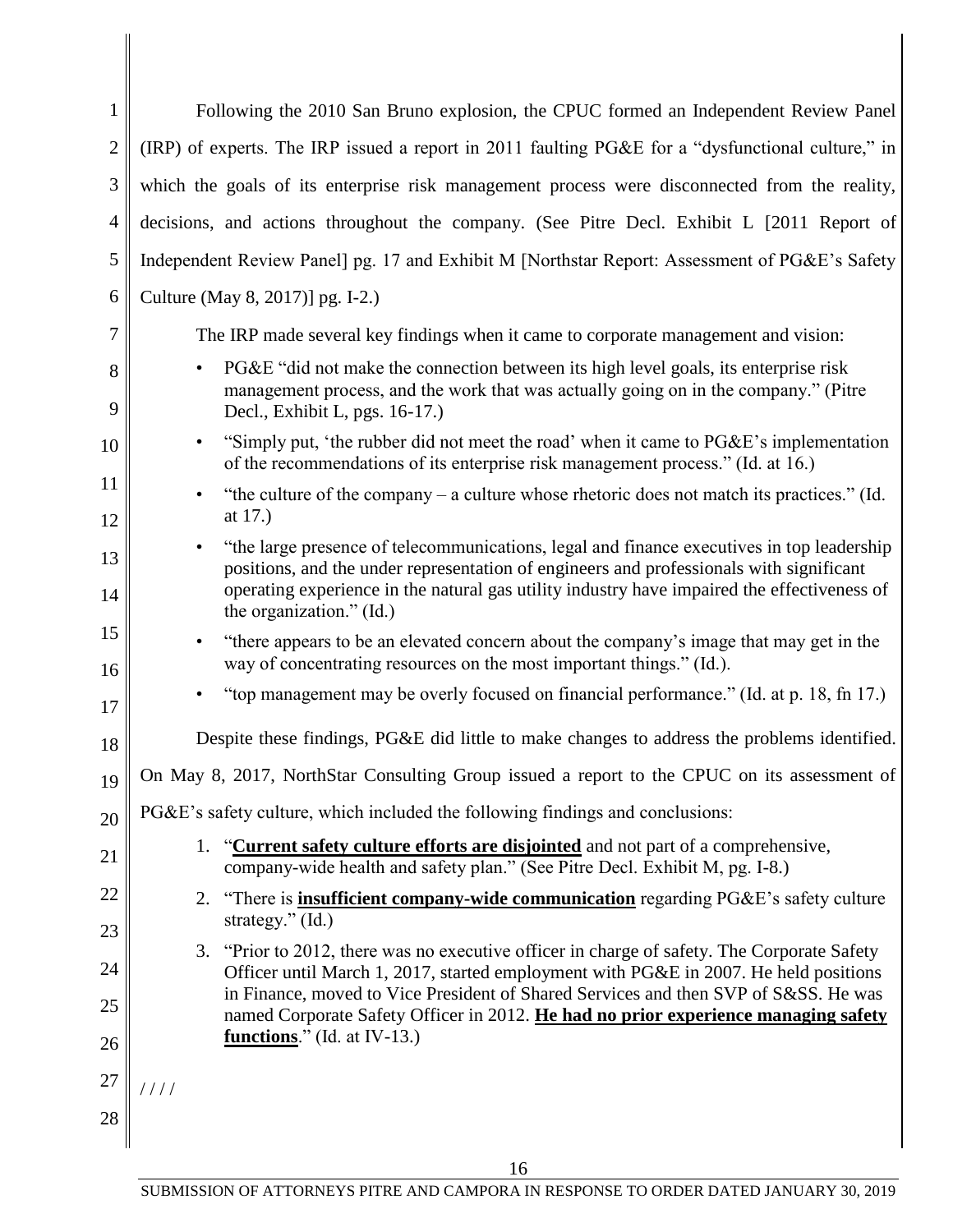| 1      |                                                                                                                                                                          | 4. "Until recently, senior leaders in Corporate Safety had little or no previous experience in                                                                                                                           |  |  |  |  |  |  |
|--------|--------------------------------------------------------------------------------------------------------------------------------------------------------------------------|--------------------------------------------------------------------------------------------------------------------------------------------------------------------------------------------------------------------------|--|--|--|--|--|--|
| 2      | utility operations and no direct safety management experience. Overall, individuals<br>responsible for PG&E's various safety functions and organizations lacked "safety" |                                                                                                                                                                                                                          |  |  |  |  |  |  |
| 3      | credentials." $(Id. at IV-18.)$                                                                                                                                          |                                                                                                                                                                                                                          |  |  |  |  |  |  |
| 4      |                                                                                                                                                                          | 5. "Despite the significance of San Bruno and the IRP findings, there were no major                                                                                                                                      |  |  |  |  |  |  |
| 5      |                                                                                                                                                                          | changes to the composition of the Independent Directors of the BODs. It was not until<br>2012, that the BOD added additional utility operational expertise, and its safety<br>expertise remains limited." (Id. at III-7) |  |  |  |  |  |  |
| 6      |                                                                                                                                                                          | 6. "One thing that has not changed since the IRP report is that Board members appear                                                                                                                                     |  |  |  |  |  |  |
| 7      | to define their role as approving programs presented by management, rather than<br>leading the effort to improve the safety culture at the company." (Id. at III-14).    |                                                                                                                                                                                                                          |  |  |  |  |  |  |
| 8      |                                                                                                                                                                          |                                                                                                                                                                                                                          |  |  |  |  |  |  |
| 9      |                                                                                                                                                                          | <b>SUMMARY RECOMMENDATIONS</b>                                                                                                                                                                                           |  |  |  |  |  |  |
| 10     |                                                                                                                                                                          | <b>SHORT TERM</b>                                                                                                                                                                                                        |  |  |  |  |  |  |
| 11     | 1.                                                                                                                                                                       | Immediate adoption of SDG&E's policies, practices and procedures for de-energizing                                                                                                                                       |  |  |  |  |  |  |
| 12     |                                                                                                                                                                          | conductors during prescribed high wind and high fire danger conditions;                                                                                                                                                  |  |  |  |  |  |  |
| 13     | 2.                                                                                                                                                                       | Immediate Concentration of inspections, tree removal and trimming focused on Tier 3<br>- Extreme areas identified in the CPUC Fire-Threat Map.                                                                           |  |  |  |  |  |  |
| 14     | 3.                                                                                                                                                                       | Facility Protection Trees: Any prior ambiguity over clearing of hazard trees near lines                                                                                                                                  |  |  |  |  |  |  |
| 15     |                                                                                                                                                                          | must be clarified to specifically include over-hanging branches.                                                                                                                                                         |  |  |  |  |  |  |
| 16     |                                                                                                                                                                          | <b>LONG TERM</b>                                                                                                                                                                                                         |  |  |  |  |  |  |
| 17     | 1.                                                                                                                                                                       | Evaluation and re-structure of the process used to assess and mange wildfire risk;                                                                                                                                       |  |  |  |  |  |  |
| 18     | 2.                                                                                                                                                                       | Adoption of a mandatory process for training and certification of individuals assigned                                                                                                                                   |  |  |  |  |  |  |
| 19     |                                                                                                                                                                          | to identify trees that pose a hazard to electrical conductors, in addition to required<br>continuing education and re-certification of inspectors every three years.                                                     |  |  |  |  |  |  |
| 20     |                                                                                                                                                                          |                                                                                                                                                                                                                          |  |  |  |  |  |  |
| 21     | 3.                                                                                                                                                                       | Facility Protection Trees: Prohibition against Facility Protection Work being carried<br>over from year to year.                                                                                                         |  |  |  |  |  |  |
| 22     |                                                                                                                                                                          |                                                                                                                                                                                                                          |  |  |  |  |  |  |
| 23     | 4.                                                                                                                                                                       | Establishing budgets and timetables for burying lines underground or insulating lines<br>in areas of higher fire danger.                                                                                                 |  |  |  |  |  |  |
| 24     | 1111                                                                                                                                                                     |                                                                                                                                                                                                                          |  |  |  |  |  |  |
| $25\,$ | 1111                                                                                                                                                                     |                                                                                                                                                                                                                          |  |  |  |  |  |  |
| $26\,$ | $\frac{1}{1}$                                                                                                                                                            |                                                                                                                                                                                                                          |  |  |  |  |  |  |
| $27\,$ |                                                                                                                                                                          |                                                                                                                                                                                                                          |  |  |  |  |  |  |
| 28     |                                                                                                                                                                          |                                                                                                                                                                                                                          |  |  |  |  |  |  |
|        |                                                                                                                                                                          |                                                                                                                                                                                                                          |  |  |  |  |  |  |